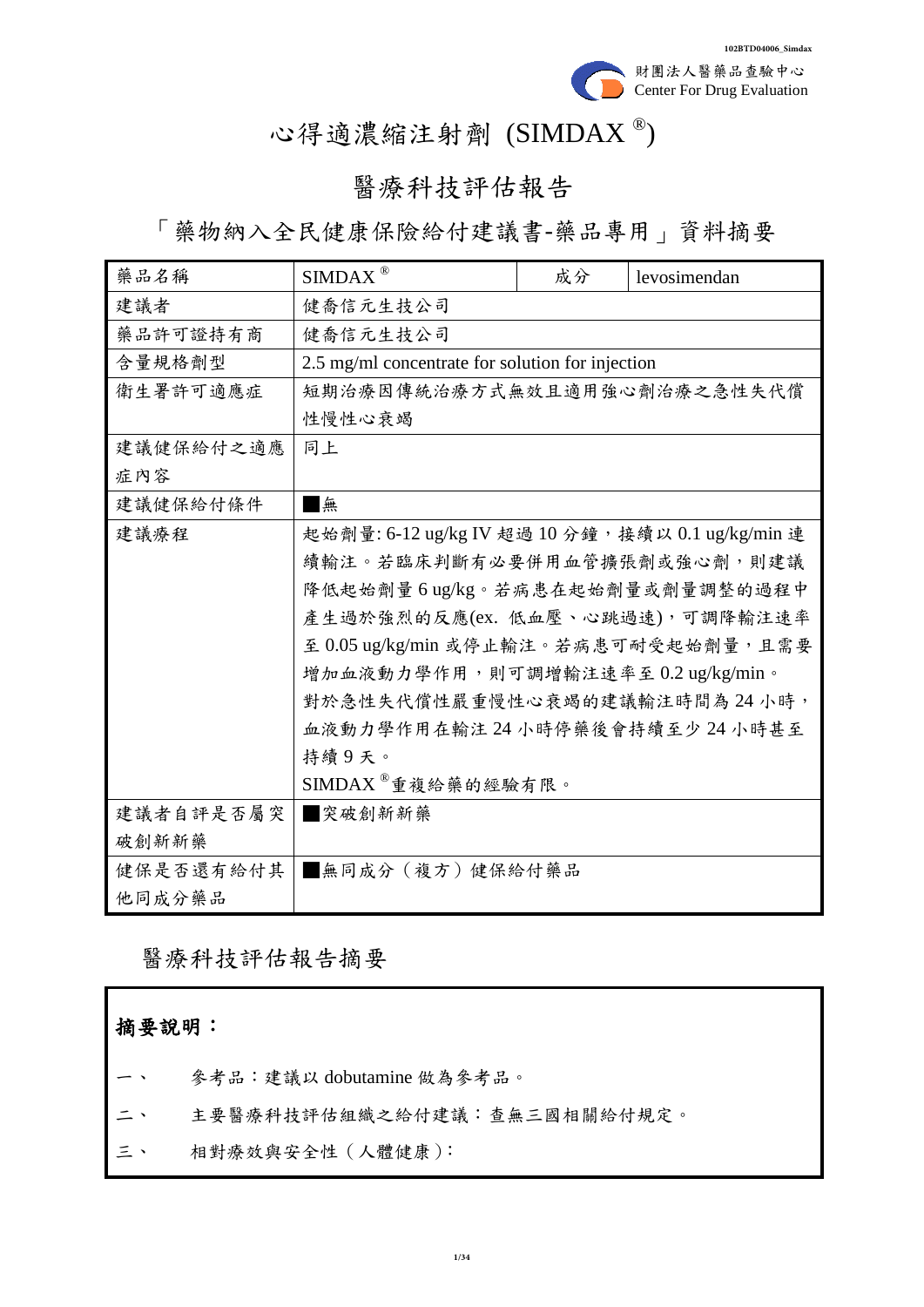

財團法人醫藥品查驗中心 Center For Drug Evaluation

Levosimendan 相對療效之實證資料來自於文獻蒐尋暨建議者提供之參考文獻,共 有 7 篇 RCT 臨床試驗及 2 篇系統性文獻回顧與統合分析研究。

1. 相對療效:

在預測陣發性心房纖維顫動之 P 波離散度(P-wave dispersion, PWD)指標、反映 單位體表面積的每分鐘心輸出量之心臟指數(cardiac index)、反映右心室收縮和舒 張功能效果之 peak systolic (Sa) peak early (Ea), peak late (Aa) diastolic annular velocities and Ea/Aa ratio 及肺動脈收縮壓(SPAP)等指標、B-type natriuretic peptide (BNP)、血流動力學參數及住院天數短期指標等方面, levosimendan 的改善效果均 優於安慰劑及 dobutamine。依據 Delaney 2010 的系統性文獻回顧及統合分析結論, levosimendan 相較於安慰劑,可改善血流動力學參數,但沒有顯示具存活效益的證 據,而 levosimendan 相較於 dobutamine,在血流動力學和存活效益二方面都有改 善。

2. 國內種族特異性及安全性考量

依據本案建議者提供之一份針對 14 位健康台灣男性所進行之 levosimendan 藥物動 力學試驗,試驗結果:國人的最高血中濃度(Cmax ng/ml)及血中濃度下面積 (AUCt/AUC∞)均顯著高於高加索人,而國人對於 levosimendan 的清除率亦顯著低 於高加索人,且國人對於 levosimendan 的排除半衰期又顯著高於高加索人。此試驗 結果顯示本案藥品具種族特異性,且會導致台灣人種對於 levosimendan 的曝露量高 於高加索人種。然而比較心跳、收縮壓、舒張壓、心射出率、心輸出量、左心室收 縮末期內徑(LVESD)、左心室舒張末期內徑(LVEDD)等藥效學參數時,僅發現台灣 人種的左心室舒張末期內徑(LVEDD)明顯低於高加索人種。相關資訊已充分揭露於 仿單內供臨床醫師參考。

- 四、 醫療倫理:無相關證據可供參考。
- 五、 成本效益:無國內本土成本效果研究可供參考。
- 六、 財務衝擊:依據廠商所提供之財務衝擊分析,若將本品收載於健保後,將會作 為現有治療的救援,根據廠商之申請價,第一年至第五年間本品之藥費為 2,000 萬 元至 1.0 億元,由於是救援治療,並不會取代其他現有治療,因此預估第一年至第 五年間將為健保帶來約 2,000 萬元至 1.0 億元的藥費預算衝擊。查驗中心認為廠商 所作的預算衝擊分析不確定性高,且可能因二個主要的因素而造成預算衝擊的低 估,包括(1)忽略使用 levosimendan 的病人群亦可能來自 dopamine 的使用病人群, 因而低估本品的適用病人群;(2)高估每次 dobutamine 的使用小瓶數而造成 dobutamine 使用人數的低估;查驗中心認為調整低估因素後,依據廠商的申請價, 本品納入給付後第五年可能造成的預算衝擊相當可能會超過 2 億元。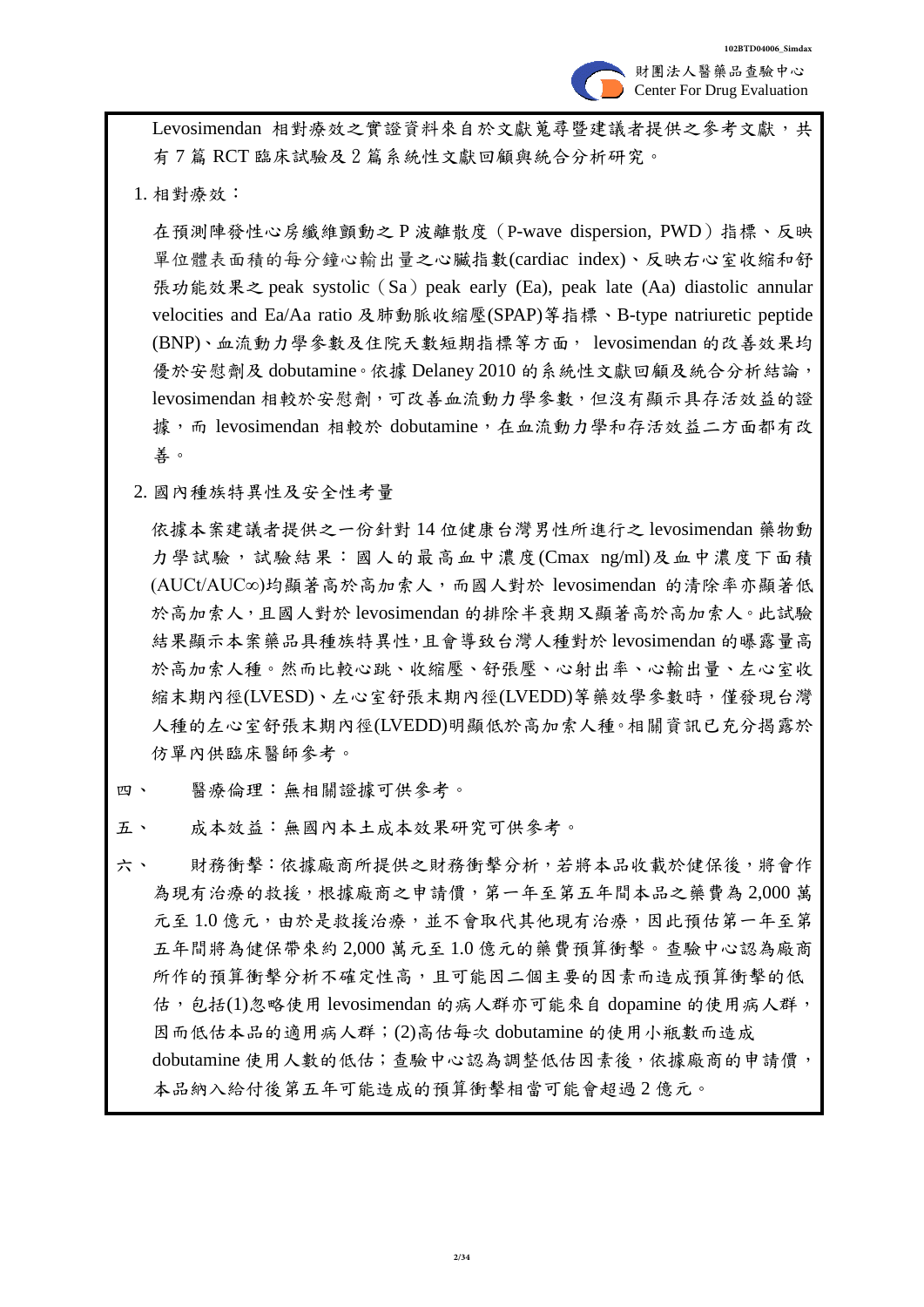



財團法人醫藥品查驗中心 Center For Drug Evaluation

|               | 本案藥品                                                                                                                                                                                   | 參考品 1                                                                                                                                                                                                 |
|---------------|----------------------------------------------------------------------------------------------------------------------------------------------------------------------------------------|-------------------------------------------------------------------------------------------------------------------------------------------------------------------------------------------------------|
| 商品名           | Simdax 2.5mg/ml Concentrate for<br>Solution for Infusion                                                                                                                               | --卞                                                                                                                                                                                                   |
| 主成分/含量        | Levosimendan/<br>每瓶 12.5 mg (2.5 mg/ml*5ml)                                                                                                                                            | Dobutamine/<br>每瓶 250 mg (12.5 mg/ml*20 ml;<br>$50 \text{ mg/ml}$ * $5 \text{ ml}$ )                                                                                                                  |
| 劑型/包裝         | 注射劑                                                                                                                                                                                    | 注射劑                                                                                                                                                                                                   |
| WHO/ATC 碼     | C01CX08                                                                                                                                                                                | C01CA07                                                                                                                                                                                               |
| 衛生署許可適<br>應症  | 短期治療因傳統治療方式無效<br>且適用強心劑治療之急性失代<br>償性慢性心衰竭。                                                                                                                                             | 增強心肌收縮力而適用於短期治<br>療器質性心臟病、心臟外科手術<br>引起心肌收缩力抑制而導致之心<br>臟代償機能衰竭。                                                                                                                                        |
|               | 短期治療因傳統治療方式無效<br>且適用強心劑治療之急性失代<br>償性慢性心衰竭,且符合下列條<br>件:                                                                                                                                 |                                                                                                                                                                                                       |
| 健保給付條件        | 1. 紐約心臟學會 (NYHA) 心<br>衰竭第 III~IV 級                                                                                                                                                     | 無                                                                                                                                                                                                     |
|               | 2. 使用 nitrate、diuretics 或 mask<br>ventilation 仍未見症狀改善                                                                                                                                  |                                                                                                                                                                                                       |
|               | 3. 每次療程限定使用 24 小時                                                                                                                                                                      |                                                                                                                                                                                                       |
| 健保給付價         | 擬訂中                                                                                                                                                                                    | 110 元-236 元                                                                                                                                                                                           |
| 仿單建議劑量<br>與用法 | 先給予起始劑量 6-12 微克/公斤<br>靜脈輸注超過10分鐘,接續以<br>0.1 微克/公斤/分鐘的劑量連續<br>輸注 24 小時。<br>給予起始劑量時或於劑量調整<br>的 30-60 分鐘內,應評估病人的<br>臨床反應,將輸注速率調降至<br>$0.05$ 微克/公斤/分鐘,或停止輸<br>注,或是將輸注速率增加至0.2<br>微克/公斤/分鐘。 | 對大多數病人而言,用以增加心<br>搏出量的灌注速度為每分鐘<br>2.5-10 微克/公斤。通常欲改善血<br>流狀況必須施以超過每分鐘20微<br>克/公斤的劑量。極少的情況下曾<br>有灌注速度超過每分鐘 40 微克/<br>公斤。病人給藥濃度有高至5,000<br>毫克/公升(250 毫克/50 毫升)。其<br>最終施藥容積,視病人輪液需要<br>量而定。使用 dobutamine |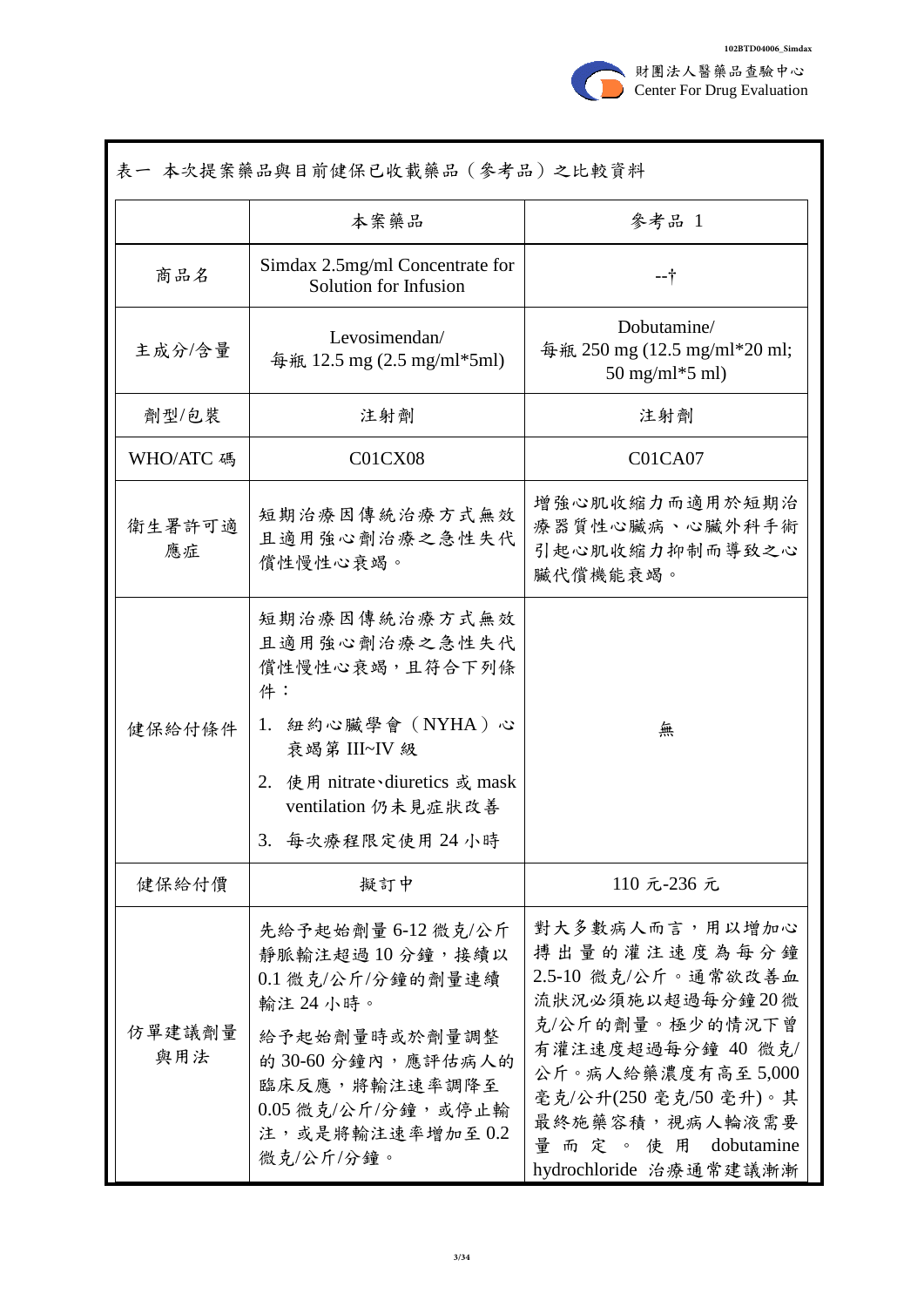

財團法人醫藥品查驗中心 Center For Drug Evaluation

|                                      |                                             | 減低用量,而不驟然停藥。                                         |
|--------------------------------------|---------------------------------------------|------------------------------------------------------|
| 療程                                   | 短期治療使用;連續輸注 24 小<br>時。Simdax 重複給藥的經驗有<br>限。 | 短期治療使用                                               |
| 每療程花費                                | 擬訂中                                         | 視病人病情需要而有不同,每療<br>程約 2-20 小瓶,藥費約為 220 元<br>至 4,720 元 |
| 參考品建議理由 (請打勾"√")                     |                                             |                                                      |
| 具直接比較試驗<br>(head-to-head comparison) |                                             | ✓                                                    |
| 具間接比較                                |                                             |                                                      |
| (indirect comparison)                |                                             |                                                      |
|                                      | 近年來,最多病人使用或使用量最多的藥品                         |                                                      |
| 目前臨床治療指引建議的首選                        |                                             |                                                      |
| 其他考量因素,請說明:                          |                                             |                                                      |

†由於此成份納入健保之藥品品項目前並未包含原廠藥藥品,因此以學名藥作為參考品,然因學名藥商 品眾多,故商品名不另行列舉。

- 註:若經審議認定本品屬於突破創新新藥,則表列之參考品僅供療效比較,而不做為核價之依據;若審 議認定本品尚不屬於突破創新新藥,則表列之參考品可做為療效比較及核價之依據。
- 表二 主要醫療科技評估組織之給付建議

| 來源        | 最新給付建議                           |  |
|-----------|----------------------------------|--|
|           | CADTH (加拿大)   至 2013年5月13日止查無資料。 |  |
| PBAC (澳洲) | 至 2013年5月13日止查無資料。               |  |
| NICE (英國  | 至 2013年5月13日止查無資料。               |  |

註:CADTH 為 Canadian Agency for Drugs and Technologies in Health 的縮寫;

PBAC 為 Pharmaceutical Benefits Advisory Committee 的缩寫;

NICE 為 National Institute for Health and Clinical Excellence 的縮寫。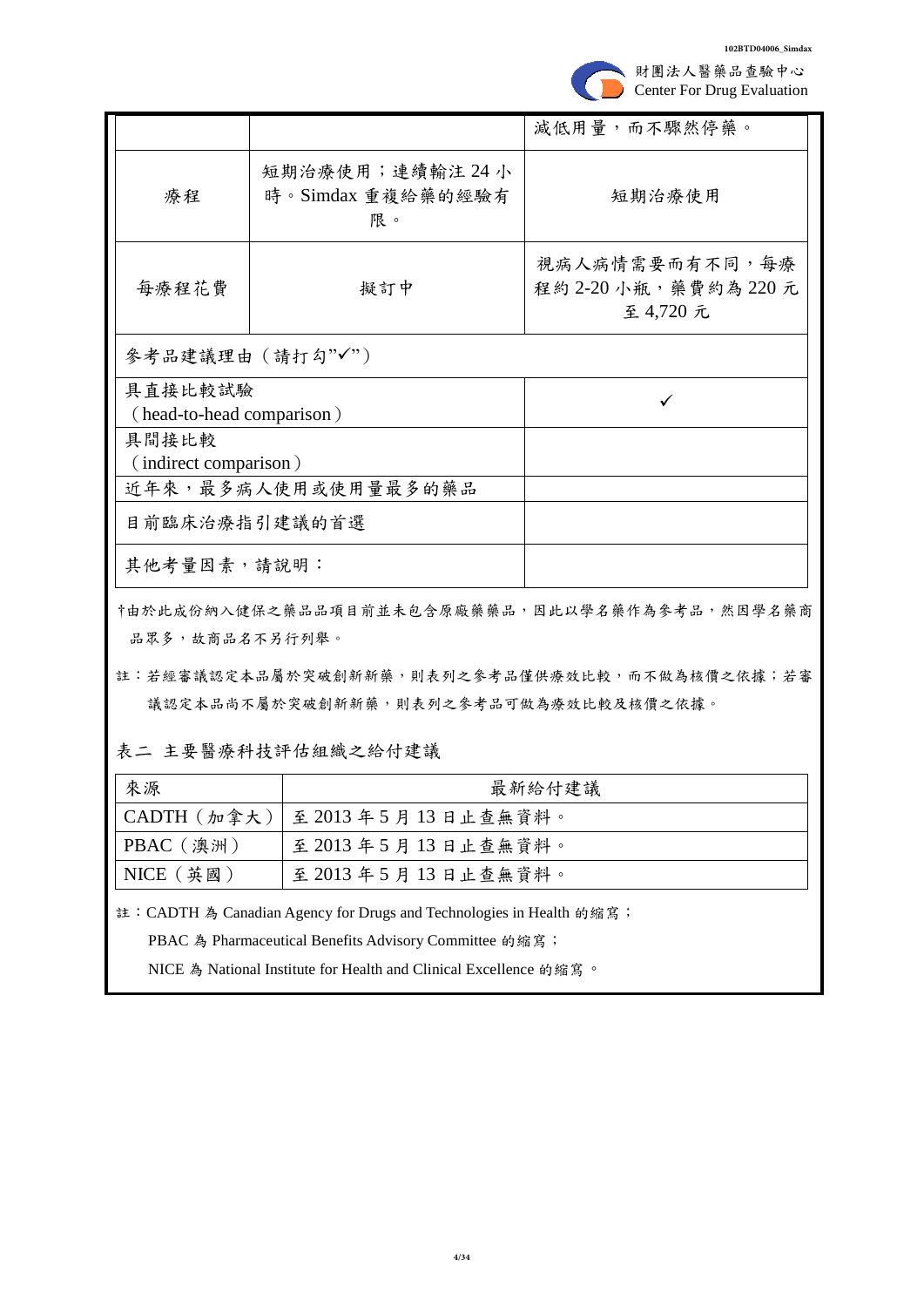**102BTD04006\_Simdax**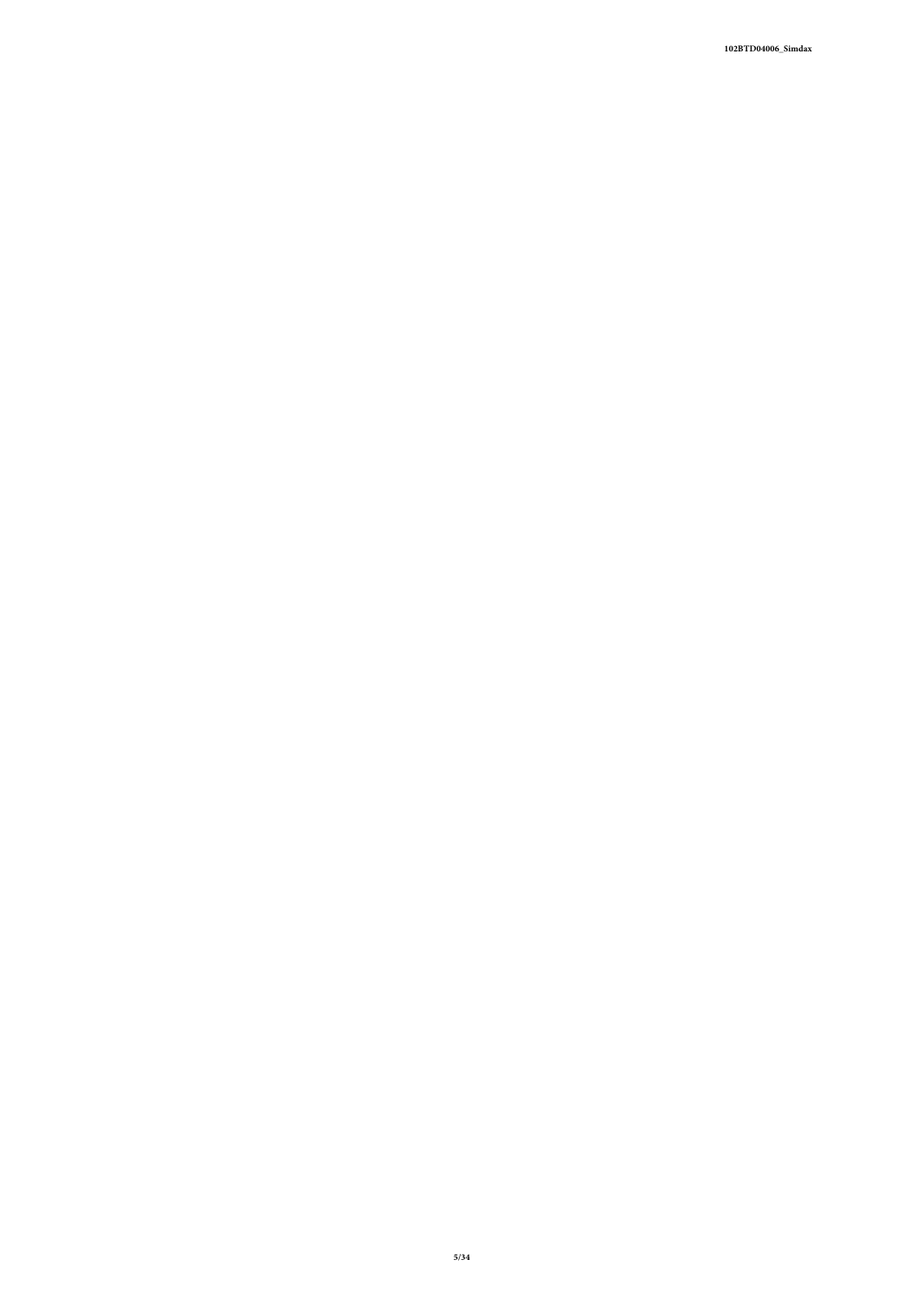## 【心得適濃縮注射劑】醫療科技評估報告

報告撰寫人:財團法人醫藥品查驗中心醫藥科技評估組 報告完成日期: 民國 102 年 6 月 11 日

前言:

近年來世界各國紛紛積極推動醫療科技評估制度,做為新藥、新醫材給付決 策參考,以促使有限的醫療資源能發揮最大功效,提升民眾的健康福祉。醫療科 技評估乃運用系統性回顧科學實證證據的方式,對新穎醫療科技進行療效與經濟 評估。為建立一專業、透明、且符合科學性的醫療科技評估機制,財團法人醫藥 品查驗中心(以下簡稱查驗中心)受行政院衛生署委託,對於建議者向中央健康 保險局(以下簡稱健保局)所提出之新醫療科技給付建議案件,自收到健保局來 函後,在42個日曆天內完成療效與經濟評估報告(以下稱本報告),做為全民健 康保險審議藥品給付時之參考,並於健保局網站公開。唯報告結論並不代表主管 機關對本案藥品之給付與核價決議。

本報告彙整國外主要醫療科技評估組織對本案藥品所作之評估結果與給付 建議,提醒讀者各國流行病學數據、臨床治療型態、資源使用量及單價成本或健 康狀態效用值可能與我國不同。另本報告之臨床療效分析僅針對本建議案論述, 讀者不宜自行引申為醫療決策之依據,病人仍應與臨床醫師討論合適的治療方 案。

#### 一、疾病治療現況 [1-5]

心臟衰竭(heart failure, HF)的定義是指因心臟結構或功能的異常,無法打出 足夠的血液,供給足夠的氧氣滿足組織需要。包括冠狀動脈疾病 [\(coronary artery](http://www.nhlbi.nih.gov/health/dci/Diseases/Cad/CAD_WhatIs.html)  [disease, CAD\)](http://www.nhlbi.nih.gov/health/dci/Diseases/Cad/CAD_WhatIs.html) 、高血壓、糖尿病、心肌病變[\(cardiomyopathy\)](http://www.nlm.nih.gov/medlineplus/ency/article/001105.htm)、心臟瓣膜疾病、 心臟傳導疾病、先天性心臟病等,都可能導致心臟衰竭。

心臟衰竭的主要症狀有呼吸急促(shortness of breath)與倦怠(fatigue),以及體 液滯留(fluid retention)包括造成肺積水及周邊水腫,二者均會造成病患運動耐受 度受到限制。臨床上常參考紐約心臟學會 (NYHA)的功能性分類將心臟衰竭症狀 的嚴重程度分為四級:第 I 級:身體活動不受限制,一般的日常活動不會引起疲 倦、心悸、呼吸困難。 第 II 級:身體活動輕度受限制,休息時會緩解,但日常 活動即可能疲倦、心悸、或呼吸困難。第 III 級:身體活動明顯受限制,休息時 會緩解,但是輕微活動即會引起疲倦、心悸、或呼吸困難。第 IV 級:執行任何 活動身體都會不舒服,休息狀態即有症狀。

此外,美國心臟學會(ACC/AHA)對於心臟衰竭的程度依據心臟實質病變將 之分為 A 到 D 四個等級:A:心臟衰竭的高危險群,尚未有實質性病變或症狀。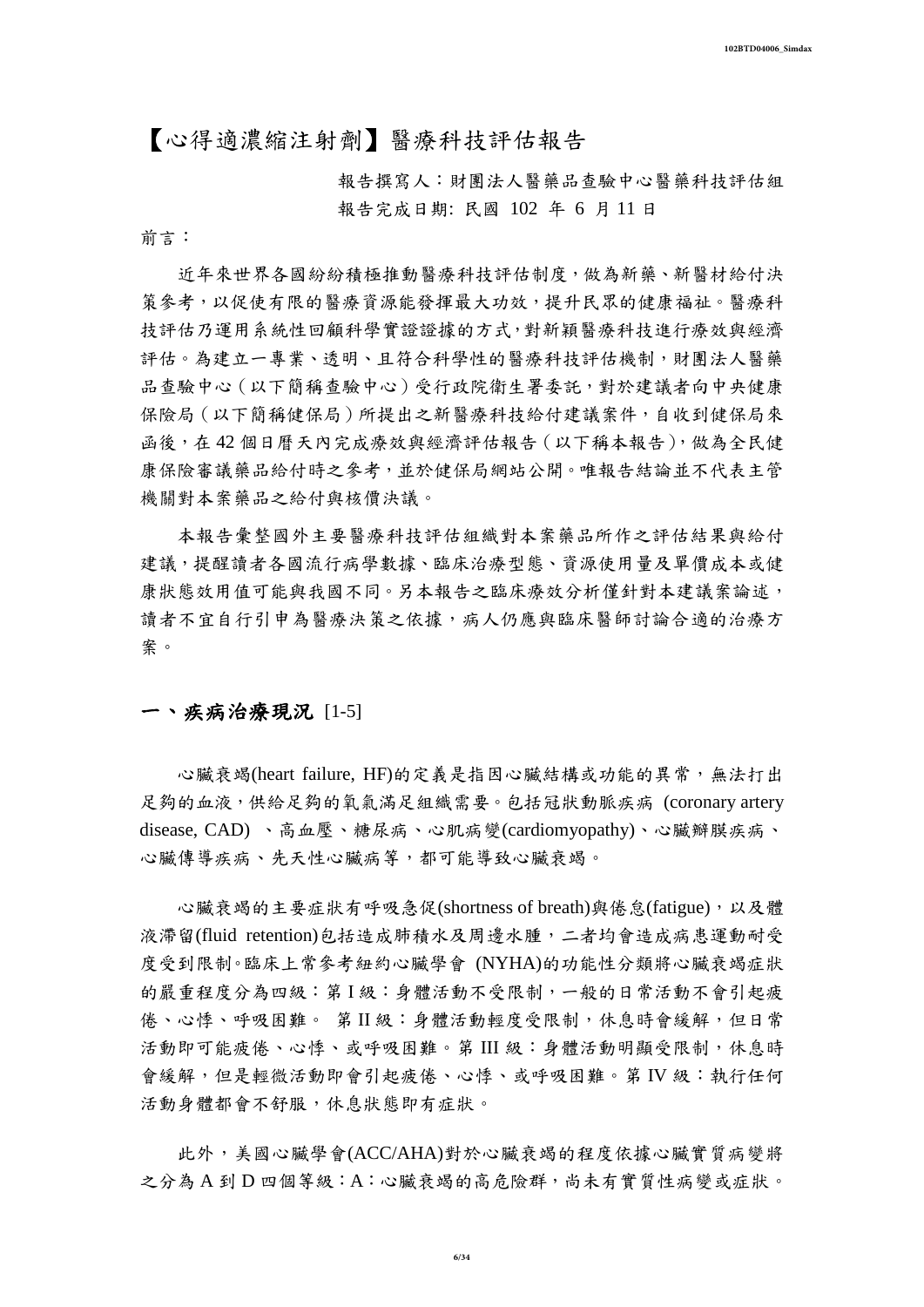B:已經出現心臟實質性的病變,但尚未有症狀。C:心臟實質性病變合併有症 狀。D:嚴重心臟實質性病變合併休息狀態仍出現明顯症狀。

急性心臟衰竭(acute heart failure, AHF)則表示其臨床徵候與症狀為快速發生 或改變者,AHF包括新發生的心臟衰竭(new onset HF)與已存在之慢性心臟衰竭 發生急性惡化( acute worsening of chronic HF)。由歐洲心臟病學會於2006年發 表,針對歐洲30個國家133個中心,共3580位急性心臟衰竭(AHF)住院病患之病 人特性、病因及治療之調查報告(EHFS II)。被診斷為新發生的AHF (de novo AHF) 有 37%,其中42%是由於急性冠狀動脈症候群 (ACS)所引起。現行的臨床指 引將AHF病患分類為下列幾型(I)失代償性心衰竭(decompensated HF)(65%),  $(II)$  肺水腫 (pulmonary oedema)(16%),(III)心衰竭及高血壓(11%),(IV) 心源性休克(cardiogenic shock) (4%)及(V)右心衰竭(right HF) (3%)。冠狀 動脈心臟病,高血壓,心房纖維顫動(atrial fibrillation)是造成急性心臟衰竭的最 常見情形。

心律不整,瓣膜功能不全及急性冠狀動脈症候群佔急性心臟衰竭突然發作原 因的三分之一,有相當比例的患者(34%)仍保留收縮功能左心室射出率(left ventricular ejection fraction, LVEF)大於等於45%;辦膜功能不全導致的發病率驚 人的高,尤其是二尖瓣閉鎖不全(MR)是造成心衰竭突然發作的常見原因。超 過三分之一的AHF病患過去沒有過心衰竭病史,新發作的心衰竭常是由於急性冠 狀動脈症候群(ACS)所引起。

急性失代償性心衰竭(acute decompensated heart failure, ADHF)是心臟疾病病 患的一種惡化症狀,包括呼吸急促(呼吸困難),水腫和疲勞,也是導致急性呼吸 窘迫症([acute respiratory distress\)](http://en.wikipedia.org/wiki/Acute_respiratory_distress)的常見及潛在嚴重病因。

急性心臟衰竭的治療目標,一是增進心臟功能、改善症狀,另一為減少死亡 及併發症(含住院率)。由於治療時需對具心臟衰竭風險之不同共病病症及病程 進展有繁複的考量,最新公告的治療指引有如下二份供參:

- Lindenfeld J, Albert NM, Boehmer JP, et al. HFSA 2010 comprehensive heart failure practice guideline . J Card Fail. 2010;16:e1-194
- Jessup M, Abraham WT, Casey DE, et al. 2009 focused update: ACCF/AHA guidelines for the diagnosis and management of heart failure in adults. A report of the American College of Cardiology Foundation/American Heart Association Task Force on Practice Guidelines: developed in collaboration with the International Society for Heart and Lung Transplantation. Circulation. 2009;119:1977-2016

大致而言,臨床常使用的藥物治療包括下列藥物類別之交互運用: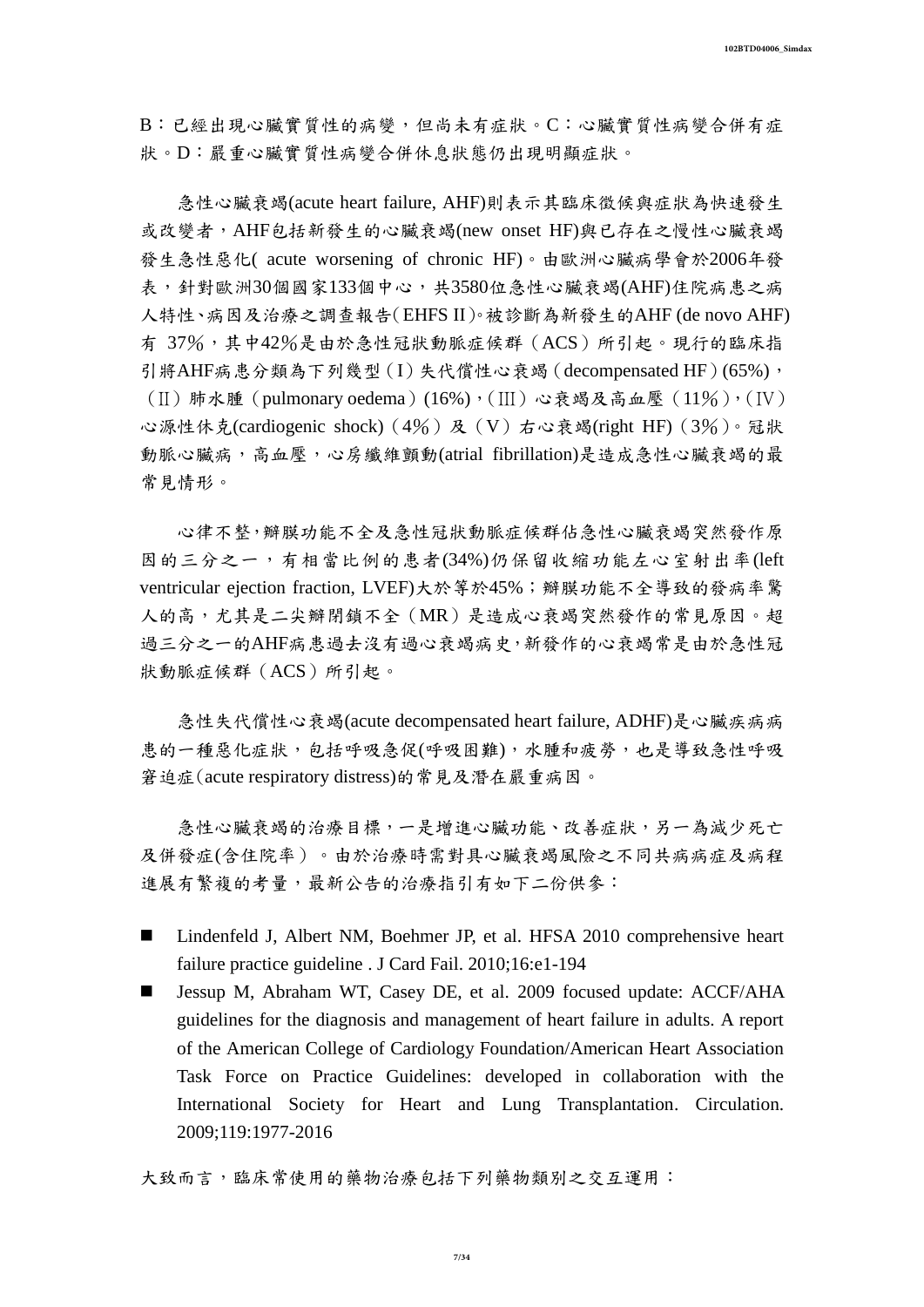- 血管收縮素抑制劑(Angiotensin-converting enzyme inhibitors):例如captopril, enalapril , lisinopril , ramipril, trandolapril。
- β-Blockers: 例如 bisoprolol, carvedilol, metoprolol, nebivolol 。
- Angiotensin II receptor antagonists: 例如 candesartan, losartan, valsartan。
- Mineralocorticoid/aldosterone receptor antagonists : 例如 spironolactone, eplerenone。
- 促進心肌收縮藥品(inotropes) :例如 dobutamine , milrinone 及 digoxin 類藥 品。
- 血管擴張劑(vasodilators):例如nitroglycerine, isosorbide dinitrate, nitroprusside, nesiritide。
- 利尿劑(diuretics):例如hydrochlorothiazide。

### 二、疾病治療藥品於我國之收載現況[7-9]

以「levosimendan」作為關鍵字查詢衛生署許可證查詢網頁,僅查獲本案藥 品一品項。

若以「心衰竭」作為關鍵字查詢衛生署許可證網頁,共獲 98 筆未註銷品項。

若以「急性失代償性慢性心衰竭」或「急性心衰竭」或「傳統治療無效心衰 竭」作為關鍵字查詢衛生署許可證網頁,僅本案藥品一品項。

levosimendan 之 ATC code 為 C01CX08,相同類別之藥品成分 (C01CX [cardiovascular system/](http://www.whocc.no/atc_ddd_index/?code=C&showdescription=yes) [cardiac therapy/](http://www.whocc.no/atc_ddd_index/?code=C01) [cardiac stimulants excl. cardiac glycosides/](http://www.whocc.no/atc_ddd_index/?code=C01C) [Other cardiac stimulants](http://www.whocc.no/atc_ddd_index/?code=C01CX))除 levosimendan 外另有 2 成分,均未於我國上市(參下 表)。

| ATC code       | 成分               | 我國上市情<br>形 | 核准適應症                                      |
|----------------|------------------|------------|--------------------------------------------|
| <b>C01CX06</b> | angiotensinamide | X          |                                            |
| <b>C01CX07</b> | xamoterol        | X          |                                            |
| C01CX08        | levosimendan     | (本案藥品)     | 短期治療因傳統治療方式無<br>效且適用強心劑治療之急性<br>失代償性慢性心衰竭。 |

本案廠商提出可做為本案參考品之藥品成分為 dobutamine,經查詢 WHO-ATC code 及衛生署許可證網頁, dobutamine 之 ATC code 為 C01CA07, 於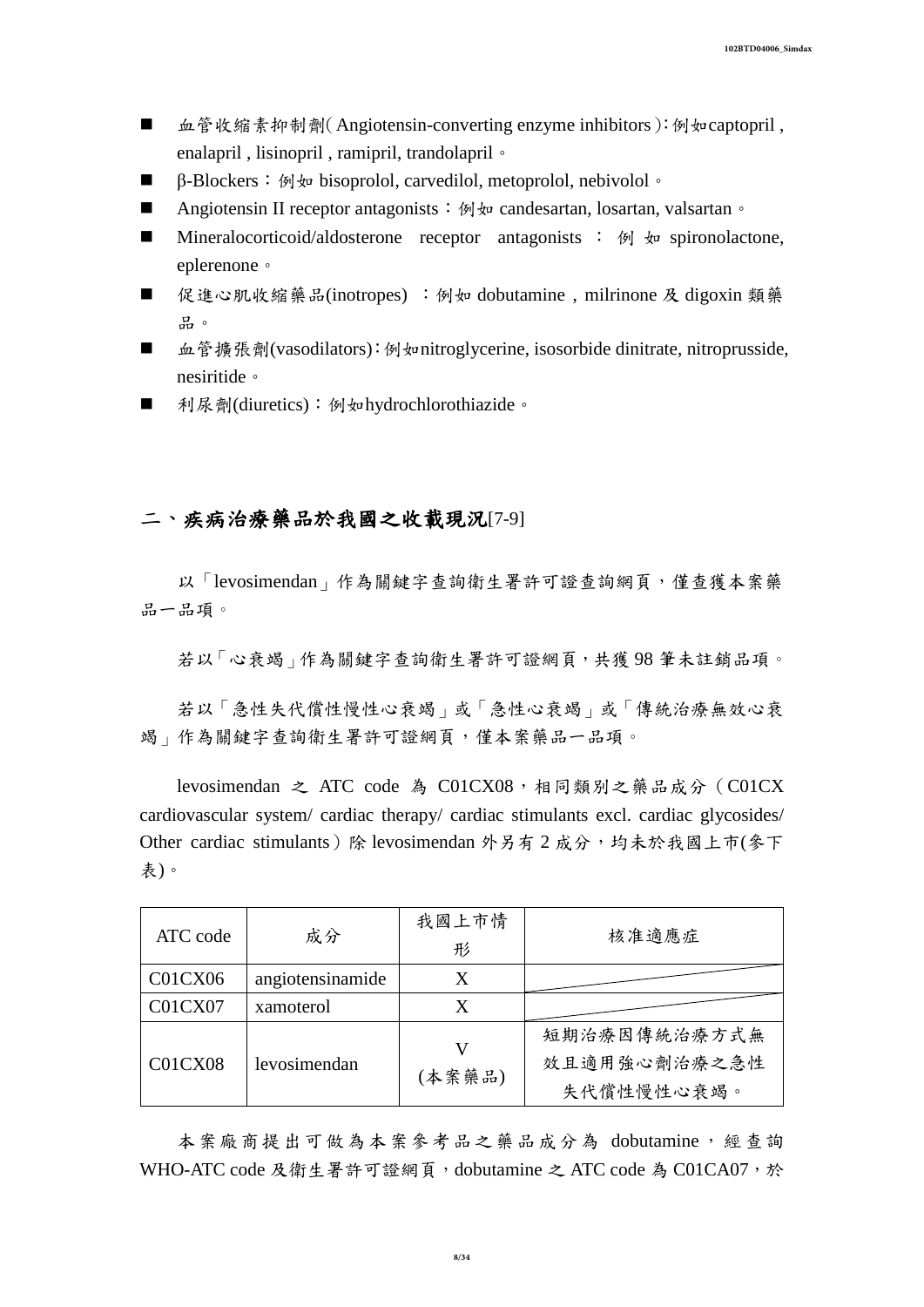我國之同成分許可證共有19品項,目前未註銷之有效許可證共8品項,含量規 格自 1 mg/ml 至 50 mg/ml,核可之適應症為「增強心肌收縮力而適用於短期治療 器質性心臟病、心臟外科手術引起心肌收縮力抑制而導致之心臟代償機能衰 竭。」。

中央健保局藥品給付規範並未對心衰竭相關藥品設有特殊給付規定。

## 三、療效評估報告(含文獻回顧摘要)

本報告主要參考 CADTH、PBAC 及 NICE 之醫療科技評估報告及建議者提 供之資料;視需要輔以其他醫療科技評估組織報告或 Cochrane/PubMed/Embase 相關文獻,以瞭解主要醫療科技評估組織之給付建議及目前相關臨床研究結果。

| 來源          | 報告日期                           |  |  |
|-------------|--------------------------------|--|--|
| CADTH (加拿大) | 至2013年5月13日止查無資料。              |  |  |
| PBAC (澳洲)   | 至 2013 年 5 月 13 日止查無資料。        |  |  |
| $NICE$ (英國) | 至 2013年5月13日止查無資料。             |  |  |
| 其他實證資料      | SMC (蘇格蘭) 至 2013年5月13日止查無資料。   |  |  |
|             | Cochrane 資料庫至 2013年5月13日止查無資料。 |  |  |
|             | PubMed/Embase 的搜尋結果。           |  |  |
|             | 建議者提供之資料                       |  |  |

註:SMC 為 Scottish Medicines Consortium 的縮寫。

 $(-)$ CADTH $(\text{m2})$ 

至 2013 年 5 月 13 日止查無 levosimendan 用於心衰竭之相關評估報告。

(二)PBAC(澳洲)

至 2013 年 5 月 13 日止查無 levosimendan 用於心衰竭之相關評估報告。

(三)NICE(英國)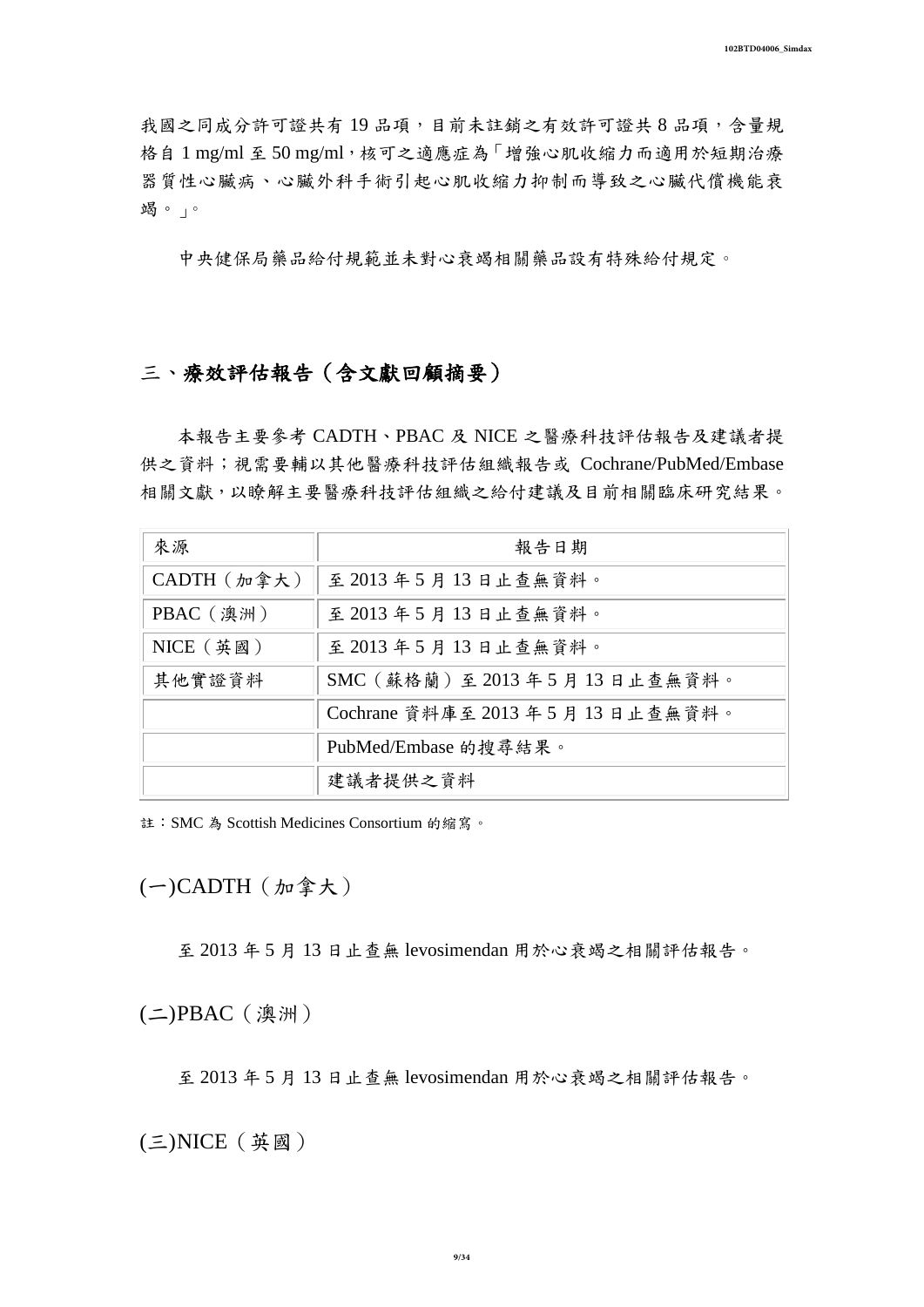至 2013 年 5 月 13 日止查無 levosimendan 用於心衰竭之相關評估報告。

(四)其他實證資料

- 1. 其他醫療科技評估組織
- (1) SMC(蘇格蘭)

至 2013 年 5 月 13 日止查無 levosimendan 用於心衰竭之相關評估報告。

- 2. 電子資料庫相關文獻
- (1) 搜尋方法

以下列 PICOS 做為搜尋條件,即搜尋符合本次申請新藥給付條件下之病人 群(population)、治療方法(intervention)、療效參考品(comparator)、療 效測量指標(outcome)及研究設計與方法(study design),其搜尋條件整理 如下:

| Population     | 納入條件:[心衰竭]或[急性失代償性慢性心衰竭] |  |  |
|----------------|--------------------------|--|--|
|                | 排除條件:未設限                 |  |  |
| Intervention   | levosimendan             |  |  |
| Comparator     | 未設限                      |  |  |
| <b>Outcome</b> | 未設限                      |  |  |
| Study design   | RCT 或 Systematic Review  |  |  |

依照上述之PICOS,透過Cochrane/ Embase/ Pubmed等文獻資料庫,於2013 年5月14日,以[levosimendan]做為關鍵字於Cochrane資料庫搜尋,Embase及 Pubmed資料庫之進行近五年資料搜尋策略如下:

Embase 資料庫之搜尋策略:

#4 #1 AND 'heart failure'/de AND ('randomized controlled trial'/de OR 'systematic review'/de) AND ('meta analysis'/de OR 'randomized controlled trial'/de OR 'systematic review'/de) AND ('acute heart failure'/de OR 'heart failure'/de) AND (2008:py OR 2009:py OR 2010:py OR 2011:py OR 2012:py OR 2013:py) AND 'levosimendan'/de AND ('article'/it OR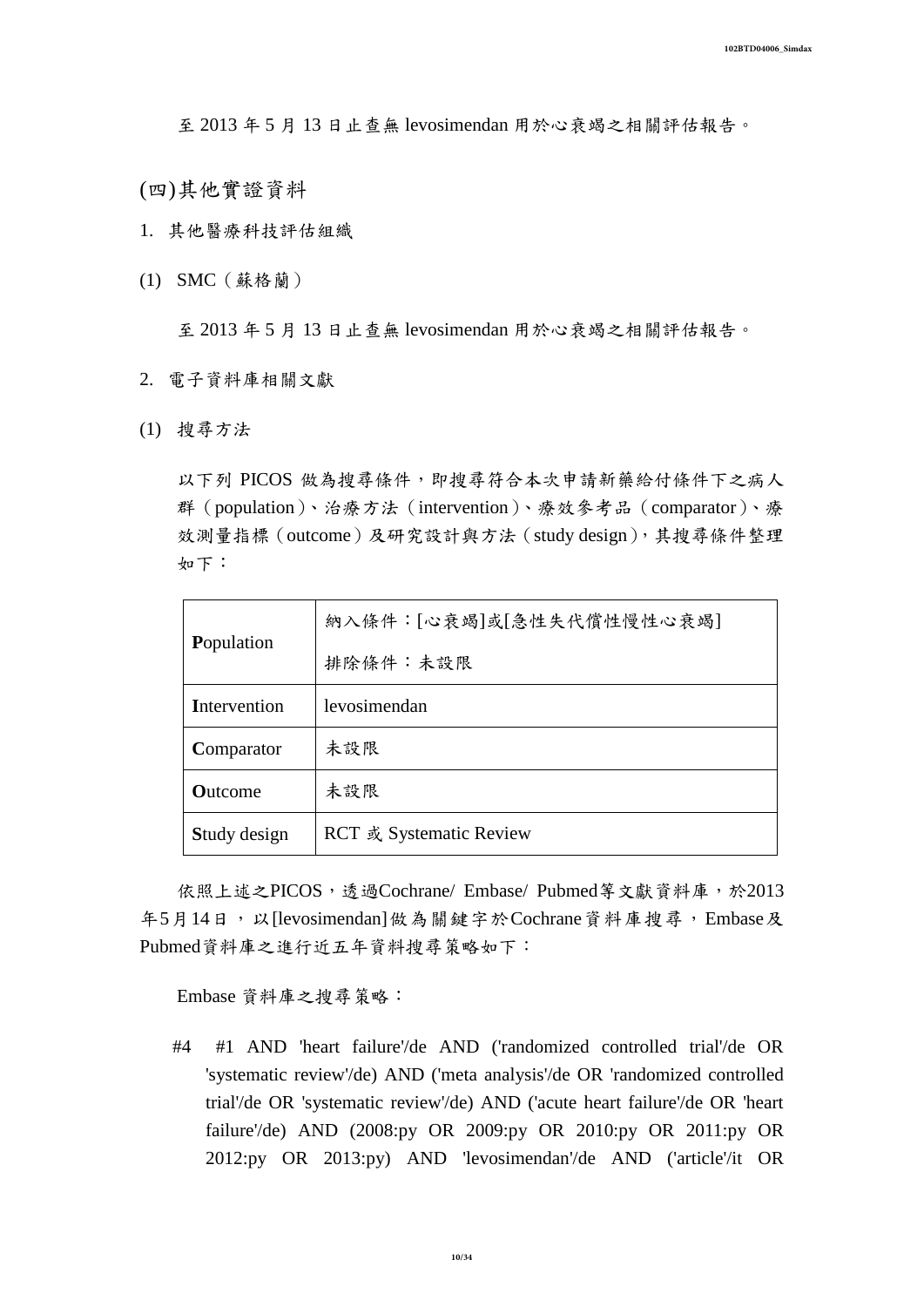'review'/it)

- #3 #1 AND 'heart failure'/de AND ('randomized controlled trial'/de OR 'systematic review'/de) AND ('acute heart failure'/de OR 'heart failure'/de) AND 'levosimendan'/de AND ('article'/it OR 'review'/it)
- #2 #1 AND ('randomized controlled trial'/de OR 'systematic review'/de) AND 'heart failure'/de AND 'levosimendan'/de
- #1 'levosimendan'/exp OR levosimendan

Pubmed 資料庫之搜尋策略:

"simendan"[Supplementary Concept] OR "simendan"[All Fields] OR "levosimendan"[All Fields]) AND ((Review[ptyp] OR Controlled Clinical Trial[ptyp] OR systematic[sb]) AND hasabstract[text] AND "2008/05/15"[PDat] : "2013/05/13"[PDat] AND "humans"[MeSH Terms] AND English[lang]

(2) 搜尋結果

至 2013年5月13日止,於 Cochrane 資料庫中未查獲 levosimendan 用於心 衰竭之相關系統性文獻回顧報告。

Embase 暨 Pubmed 資料庫共查獲 83 篇文獻,經逐一細讀文獻摘要,有關 levosimendan 用 於 本 案 申 請 適 應 症 「 急 性 失 代 償 性 慢 性 心 衰 竭 (acute decompensated heart failure, ADHF)」之文獻共有 11 篇。排除一篇針對 600 名以 靜脈注射利尿劑治療的 ADHF 住院病患,將病患者隨機分配至 levosimendan 輸 注組或安慰劑組,自醫院的角度提出的經濟分析[10],請另參經濟分析章節外, 其餘10 篇文獻中,有4篇為比較 levosimendan 與 dobutamine 療效的臨床試驗, 有 3 篇為回顧 levosimendan 臨床療效的評論性文章,有 3 篇為系統性文獻回顧 levosimendan 臨床證據的文獻。摘要如下表:

| 作者/年代                        | 文獻類型       | 研究結果摘要                                                                                                                                                                                                       |
|------------------------------|------------|--------------------------------------------------------------------------------------------------------------------------------------------------------------------------------------------------------------|
| Iyisoy et al.<br>$2010$ [11] | <b>RCT</b> | 40 位 ADHF 病患(mean age = 68 years, 23 men,<br>NYHA class III-IV) 隨機分配到靜脈注射<br>levosimendan (n = 20)或 dobutamine (n = 20)組。比<br>較 levosimendan 和 dobutamine 對於 ADHF 病患 P<br>波離散度 (P-wave dispersion, PWD) 的效果。 |
|                              |            | 試驗結果:靜脈輸注後, dobutamine 組的 P max<br>並無顯著的改變,但 levosimendan 組則有顯著的                                                                                                                                             |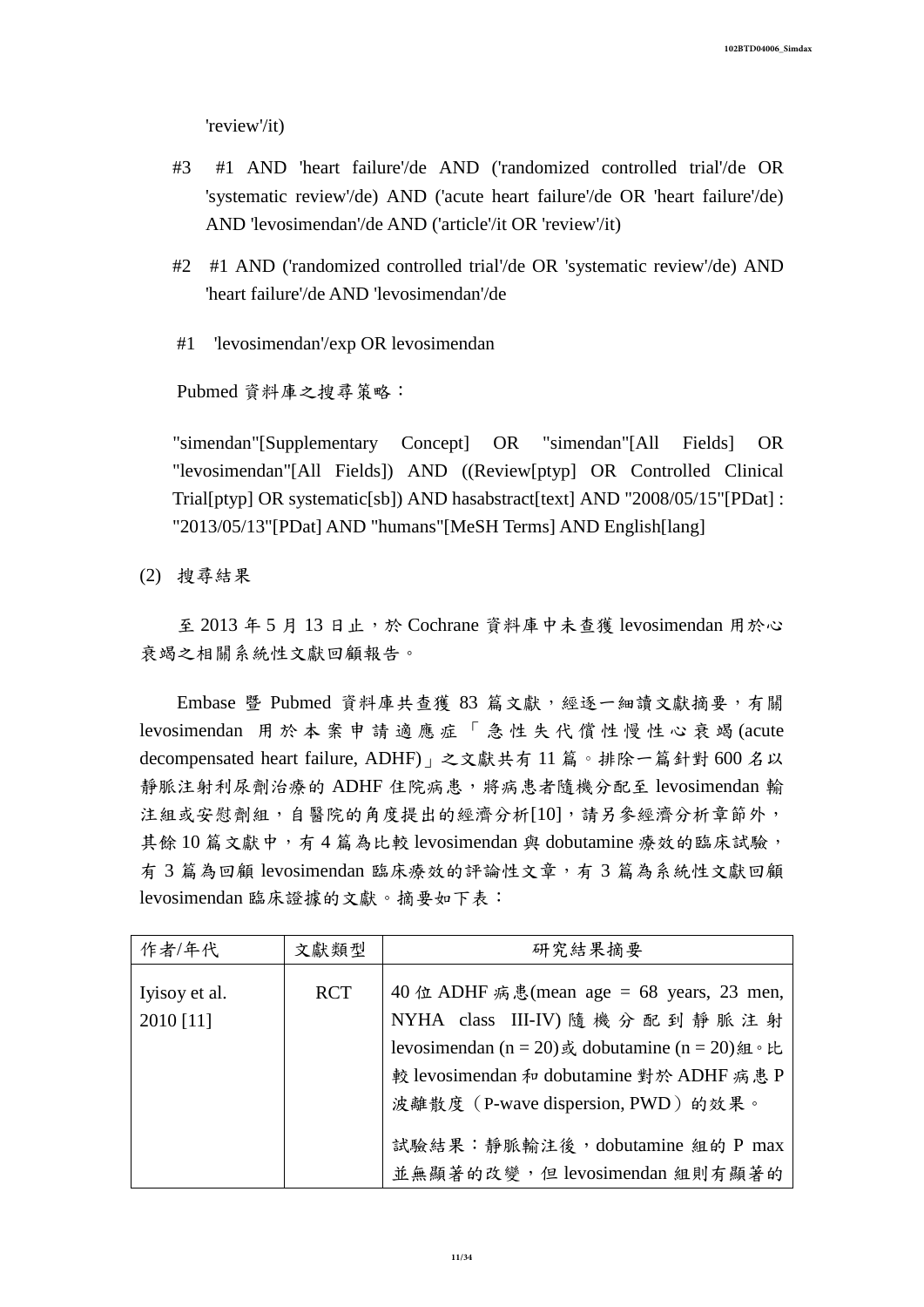|                             |            | 變化。此外,levosimendan infusion 可顯著的降低<br>PWD (from 40 msec to 30 msec, $P < 0.001$ ) $\bar{m}$<br>dobutamine infusion 則對 PWD 沒有影響。因此試<br>驗結論認為: levosimendan infusion 相較於<br>dobutamine 在本試驗族群中可顯著降低 PWD, 可<br>能與 levosimendan 能改善病患的血流動力學有<br>關。                                                                                                                                                                                                                                                                                                                                                                                                                                                                                                                                                                                                                                                                                                                                                                                             |
|-----------------------------|------------|--------------------------------------------------------------------------------------------------------------------------------------------------------------------------------------------------------------------------------------------------------------------------------------------------------------------------------------------------------------------------------------------------------------------------------------------------------------------------------------------------------------------------------------------------------------------------------------------------------------------------------------------------------------------------------------------------------------------------------------------------------------------------------------------------------------------------------------------------------------------------------------------------------------------------------------------------------------------------------------------------------------------------------------------|
| Bergh et al. 2010<br>$[12]$ | <b>RCT</b> | 對60名急性失代償慢性NYHA III-IV 級心衰竭病<br>患追蹤 1 個月,比較 24 小時靜脈輸注<br>levosimendan 和 48 小時輸注 dobutamine 對試驗族<br>群的血流動力學的影響。所有病患均接受包括<br>β-blocker 在內的口服藥物治療。<br>試驗結果顯示 dobutamine 及 levosimendan 二者在<br>24 小時及 48 小時, 均對心臟指數(cardiac index)<br>有顯著改善及對 pulmonary capillary wedge<br>pressure (PCWP) 有顯著降低的效果。<br>levosimendan 在 24 小時的時候, 對於 cardiac index<br>的改善不如 dobutamine 在 24 小時的時候顯著(P=<br>$(0.07)$ , 但在48小時的時候則變得顯著 $(0.44\pm0.56)$<br>比 0.66±0.63 L/min/m2,P =0.04)。在 24 小時輸<br>注後, levosimendan 與 dobutamine 自基礎值降低<br>PCWP 的平均變化相似,但在 48 小時的時候,<br>levosimendan 的差異則更為顯著(-3.6 ± 7.6 vs.-8.3<br>± 6.7 mmHg; P = 0.02)。使用 β-blocker、住院、治<br>療停藥或使用救援用藥之觀察組對於相關觀察指<br>標的差異則無顯著變化。此外, levosimendan 在<br>48 小時的時候, 對於 B-type natriuretic peptide<br>(BNP) 的降低也有顯著的改善(P=0.03)。而依據<br>醫師的評估,對於疲勞的改善(P=0.01)和呼吸<br>困難 (P=0.04) 較偏好以 dobutamine 治療, 低血<br>壓較頻繁見於 levosimendan (P = 0.007) 。心房纖<br>維顫動(atrial fibrillation)或心室性心搏過速<br>(ventricular tachycardia) 的情形則在二組間均未<br>見增加。<br>試驗結論認為靜脈輸注levosimendan 24 小時可達<br>到與靜脈輸注 dobutamine 24 小時具可比性之血 |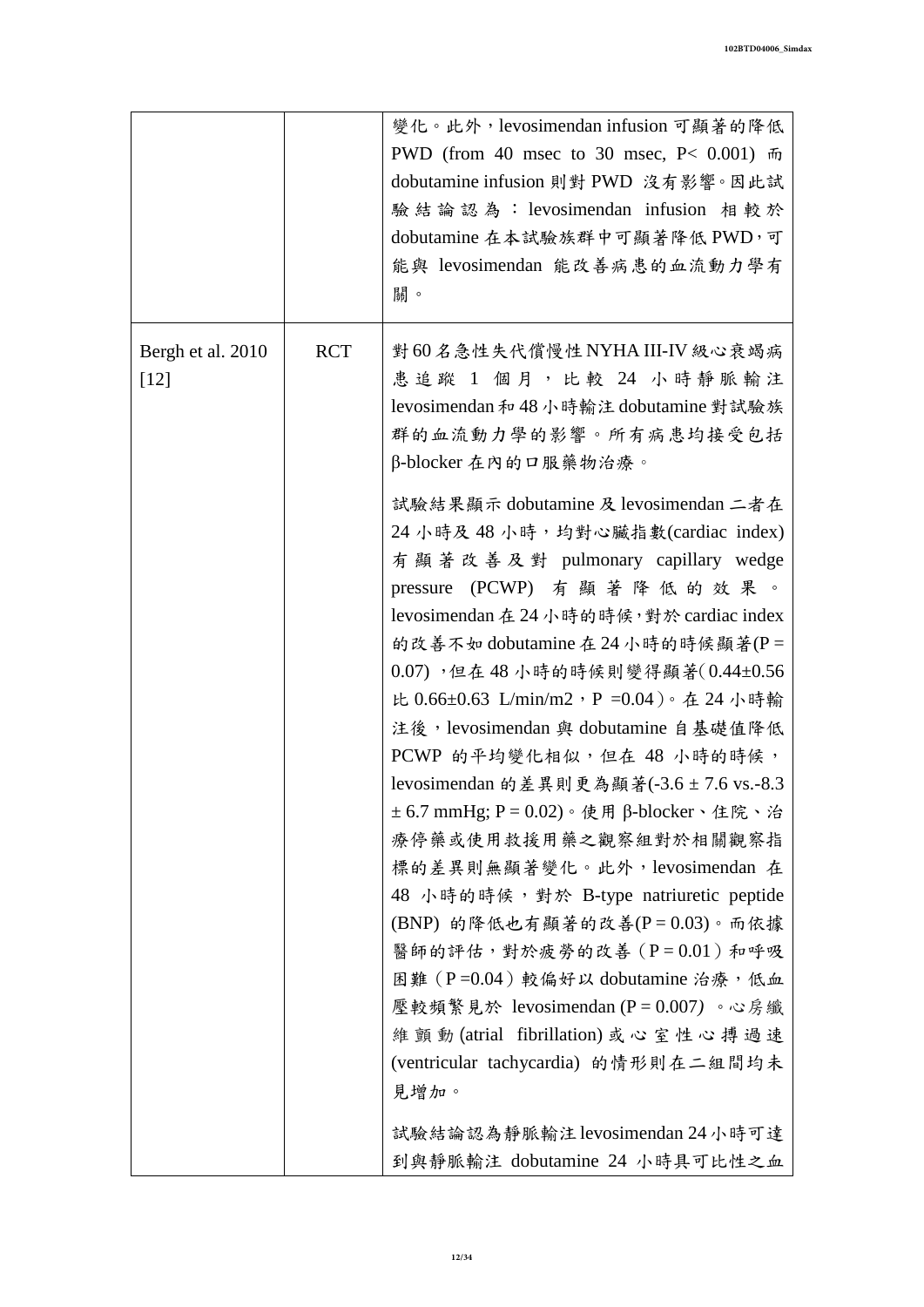|                             |            | 流動力學和神經激素的改善,而靜脈輸注<br>levosimendan 後在 48 小時的血流動力學和神經<br>激素方面的改善優於靜脈輸注 dobutamine 48 小<br>時。                                                                                                                                                                                                                                                                                                                                                                                                                                                 |
|-----------------------------|------------|---------------------------------------------------------------------------------------------------------------------------------------------------------------------------------------------------------------------------------------------------------------------------------------------------------------------------------------------------------------------------------------------------------------------------------------------------------------------------------------------------------------------------------------------|
| Mebazaa et al.<br>2009 [13] | <b>RCT</b> | 許多慢性心衰竭 (CHF) 病患會接受β-blockers 治<br>療。但此類病患住院治療急性失代償性心衰竭<br>時,急性強心劑治療與正在進行中的β-blocker 治<br>療間的影響還不是很清楚。因此研究針對 1,327<br>位 acute heart failure 的住院病患, 評估靜脈輸注<br>levosimendan 或 dobutamine 前接受 β-blocker 治療<br>的存活病患的臨床效果。                                                                                                                                                                                                                                                                                                                      |
|                             |            | 研究結果: 相較於基礎值, 在治療五天及十四天<br>時,所有原因導致的死亡率在 levosimendan 組較<br>低於 dobutamine 組(days 5: 3.4 vs. 5.8%; HR, 0.58,<br>CI 0.33–1.01, $P = 0.05$ and days 14: 7.0 vs. 10.3%;<br>HR, 0.67, CI 0.45-0.99, P = 0.045)。對於使用<br>$\beta$ -blocker 的病人 (n = 669) 中, 在治療五天時,<br>levosimendan 组的死亡率顯著低於 dobutamine 組<br>$(1.5 \text{ vs. } 5.1\% \text{ deaths}; \text{ HR}, 0.29; \text{ CI } 0.11-0.78, P =$<br>0.01)。因此研究結論認為: 對於治療具 CHF 病史<br>或住院治療急性失代償性心衰竭,而正接受<br>β-blocker 治療的病患, levosimendan 可能較<br>dobutamine 有較佳的好處。但此些研究僅為初步<br>結果,還待後續更重要的研究規劃。 |
| Duygu et al. 2008<br>$[14]$ | <b>RCT</b> | 針對 62 名 acute decompensated heart failure 的缺<br>血性心衰竭(ischaemic heart failure)病患(left<br>ventricular ejection fraction < 40%), 評估<br>levosimendan(n=30)相較於 dobutamine(n =32), 對<br>於右心室收縮和舒張功能的效果。                                                                                                                                                                                                                                                                                                                                          |
|                             |            | 試驗的療效指標量測治療24小時前後,三尖瓣的<br>收缩期峰值 (peak systolic, Sa) peak early (Ea),<br>peak late (Aa) diastolic annular velocities and Ea/Aa<br>ratio 等都普勒組織影像及肺動脈收縮壓(systolic<br>pulmonary artery pressure, SPAP) •<br>試驗結果: levosimendan 組的 Sa, Ea 及 Ea/Aa ratio                                                                                                                                                                                                                                                                                         |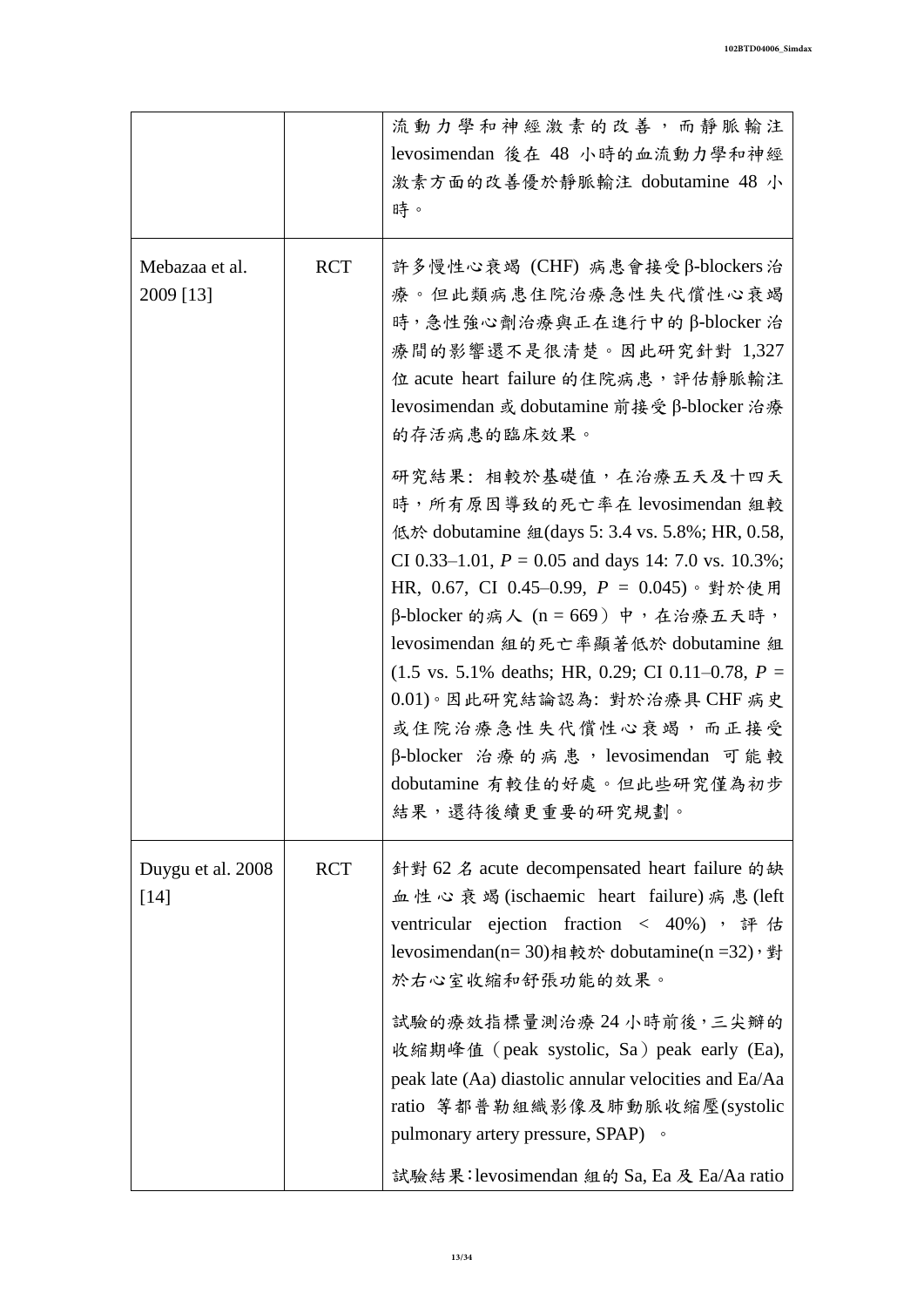|                              |      | 均有顯著的提升,而 SPAP 則有顯著的下降;而<br>dobutamine 組則在 Sa, Ea, Aa 及 Ea/Aa ratio 等方<br>面未觀察到顯著的差異,雖然其在 SPAP 方面有<br>顯著的下降,甚至下降的幅度大於 levosimendan<br>組 ( $p = 0.002$ )。因此試驗結論認為 levosimendan<br>可改善右心室收縮和舒張功能。                                                                                                                                                                                                                                                                                                                                                                                      |
|------------------------------|------|--------------------------------------------------------------------------------------------------------------------------------------------------------------------------------------------------------------------------------------------------------------------------------------------------------------------------------------------------------------------------------------------------------------------------------------------------------------------------------------------------------------------------------------------------------------------------------------|
| Fotbolcu et al.<br>2010 [15] | 評論文章 | 文章回顧彙整了目前有關使用 levosimendan 之機<br>制及療效等相關的科學證據,作者認為靜脈注射<br>強心劑常用於治療左心室收縮功能不全的 acute<br>decompensated heart failure 病患。雖然這些藥物似<br>乎有利於短期改善心衰竭的症狀,但近來有報告<br>顯示,此種治療方法與更高的死亡率和發病率具<br>相關性。而 levosimendan 為新型的 calcium<br>sensitizer 及 K +-ATP channel opener, 已成為另一<br>種治療 acute decompensated heart failure 的強心劑<br>治療選擇,與傳統強心劑相較, levosimendan 使<br>用於嚴重的心衰竭似乎更為有利,雖然其在心肌<br>方面的功效並未被完全了解。                                                                                                                                                                                             |
| Tong et al. 2009<br>$[16]$   | 評論文章 | 文章認為包括 dobutamine, milrinone<br>或<br>levosimendan 等藥品在內, 常使用於 ADHF 的強<br>心劑有時會導致低血壓、心搏過速,增加心肌耗<br>氧量、增加神經內分泌活化和心律不整。在幾個<br>研究中, dobutamine 及 milrinone 甚至被觀察到造<br>成死亡率上升。<br>由於 levosimendan 是此群組藥物中的最新的製<br>劑,其可增加心肌收縮蛋白對於鈣的敏感性和增<br>強心肌收縮力,且levosimendan 還顯示具選擇性<br>PDE3 抑制的活性,因此被認為可能較傳統強心<br>製劑更有助強心效果及血管舒張。但文章引述<br>JAMA 發表於 2007 年的「Levosimendan vs<br>dobutamine for patients with acute decompensated<br>heart failure: the SURVIVE Randomized Trial $\mathcal{F}$ 究<br>[17], 表示研究結果顯示, 在 180 天內所有原因<br>導致的死亡率及 30 天內所有原因導致的死亡<br>率, levosimendan 組與 dobutamine 組間無顯著差<br>異。 |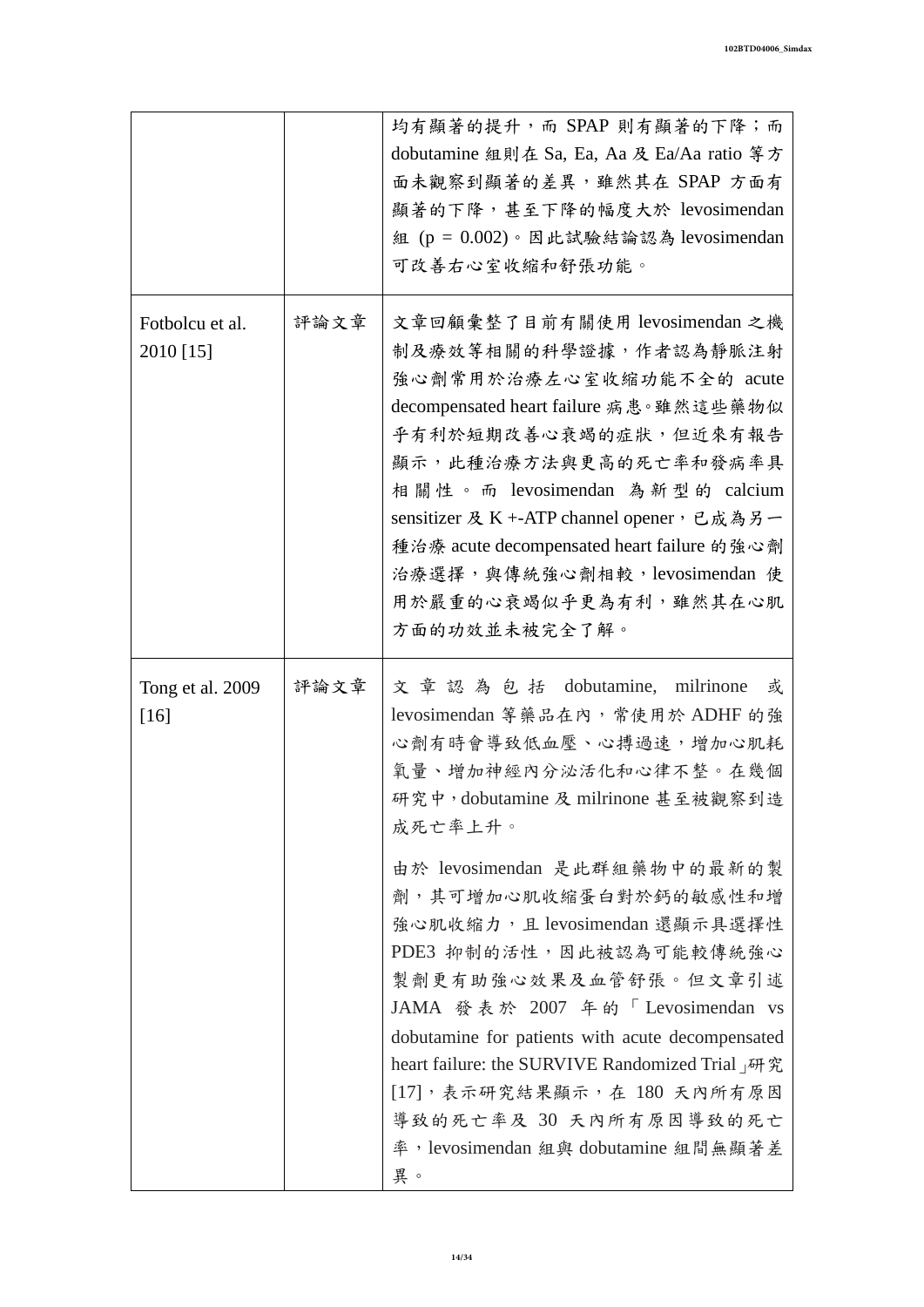| Triposkiadis et al.<br>2009[18] | 評論文章                 | 文章檢視最近用於治療失代償性心衰竭之新製劑<br>及治療策略的試驗和臨床證據。                                                                                                                                                                                                                                                                                                                                                                                                                                                                                                                                                                                                                                                                                                                                                                  |
|---------------------------------|----------------------|----------------------------------------------------------------------------------------------------------------------------------------------------------------------------------------------------------------------------------------------------------------------------------------------------------------------------------------------------------------------------------------------------------------------------------------------------------------------------------------------------------------------------------------------------------------------------------------------------------------------------------------------------------------------------------------------------------------------------------------------------------------------------------------------------------|
|                                 |                      | 文章中表示腎功能不全和低收縮壓(SBP)仍然<br>是臨床試驗中預測失代償性心衰竭不良反應的主<br>要指標。因此,治療應依據病患納入試驗時之收<br>縮壓,腎功能和液體滯留(fluid retention)之狀態而<br>定。由於高血壓疾病引起的失代償性心衰竭應以<br>低劑量的靜脈血管擴張劑和利尿劑治療,而低輸<br>出綜合症(low output syndrome)的病患則主要需<br>要強心劑(inotropes)。目前,有一些製劑已在大型<br>前瞻性隨機臨床試驗中被證實可改善 ADHF 的臨<br>床療效,鈣離子增敏劑(calcium sensitizer)<br>levosimendan 在改善 ADHF 病患的中央血流動力<br>學(central hemodynamics)和神經內分泌反應<br>(neurohormonal response)方面優於傳統的強心<br>劑, 但未能增進其長期存活率。Vasopressin<br>antagonists 似乎也是治療 ADHF 在促進利尿的常<br>規治療方面具有希望及安全的藥物。其他新的療<br>法還包括 adenosine receptor antagonists, ularitide,<br>istaroxime, cardiac myosin activators and relaxin $\circ$<br>文章結論認為:依據 SBP 的臨床情境是選擇<br>ADHF 治療策略的重要決定因素。傳統藥物<br>(diuretics, dobutamine and milrinone)在實際的臨<br>床操作中有一些限制。目前一些研究中的藥物,<br>以新的病理概念切入,是有希望的治療方法,正<br>在進行的臨床試驗將有助於確定其臨床療效和安<br>全性。 |
| Ribeiro et al.<br>2010[19]      | 系統性文<br>獻回顧及<br>統合分析 | 系統性文獻回顧及統合分析 levosimendan 在治療<br>congestive heart failure (CHF)之降低死亡率及發<br>病率的情形。<br>在納入的179 篇文獻中, 有48 篇隨機對照試驗,<br>其中 19 篇有報告本研究欲探討的臨床結果。在<br>與安慰劑比較的7篇試驗(共1,652位病患)中,<br>總死亡率(overall death)的相對危險性 (RR)為<br>0.87(95% CI: 0.75-1.02)。在與 dobutamine 比較的                                                                                                                                                                                                                                                                                                                                                                                                                                                                                                                                                   |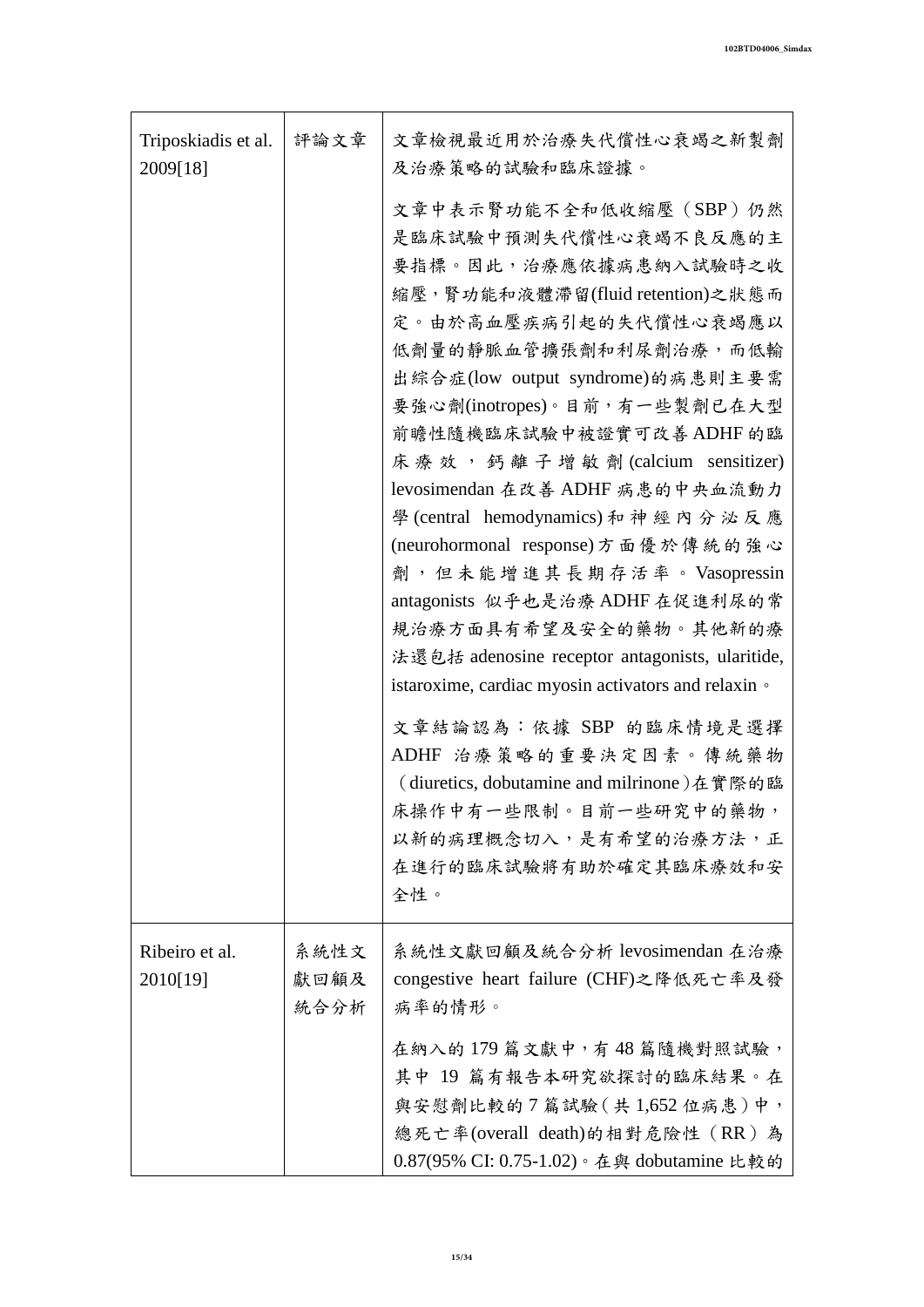|                              |                      | 10篇試驗(共2,067位病患)中,總死亡率的相<br>對危險性 (RR)為 0.87(95% CI: 0.75-1.02)。有3<br>篇文獻對於住院的期間長短有報告,相較於安慰<br>劑及 dobutamine, levosimendan 顯示可分別縮短<br>2.27 和 2.30 天(p < 0.05 for both)的住院天數。<br>研究結論認為到目前為止,現有證據顯示<br>levosimendan 的使用在住院天數方面僅有小的好<br>處,而在死亡率方面沒有任何好處。                                                                       |
|------------------------------|----------------------|-----------------------------------------------------------------------------------------------------------------------------------------------------------------------------------------------------------------------------------------------------------------------------------------------------------------------------|
| Delaney et al.<br>2010[20]   | 系統性文<br>獻回顧及<br>統合分析 | 系統性文獻回顧及統合分析,檢視 levosimendan<br>對於急性嚴重的心衰竭病患,相較於標準治療,<br>臨床結果的改善情形。                                                                                                                                                                                                                                                         |
|                              |                      | 研究中鑒定了19個 RCT 試驗,總收納 3650 位病<br>患,只有兩個研究符合所有的文獻篩選標準。研<br>究結果顯示 levosimendan 相較於安慰劑,未顯著<br>降低死亡率 (OR 0.83, 95%CI, 0.62-1.10,<br>p=0.20), 但相較於 dobutamine, levosimendan 與<br>降低死亡率具相關性(OR 0.75, 95%CI, 0.61-0.92,<br>$p=0.005$ )。此外,相較於安慰劑或 dobutamine,<br>levosimendan 與血流動力學參數的改善具相關<br>性。                                  |
|                              |                      | 因此分析結論認為 Levosimendan 相較於安慰<br>劑,可改善血流動力學參數,但沒有顯示具存活<br>利益的證據。而 levosimendan 相較於<br>dobutamine, 在血流動力學和存活效益二方面都<br>有改善。                                                                                                                                                                                                     |
| Gauthier et al.<br>2008 [21] | 系統性文<br>獻回顧          | 系統性文獻回顧近來有關 acute decompensated<br>heart failure 的新製劑的發展情形。研究發現:<br>Loop diuretics, nitrates 及 inotropes 類藥物, 例如<br>dobutamine 及 milrinone 均為目前用於治療急性<br>心衰竭之主要藥物,但與其相關的發病率和死亡<br>率也已引起高度關注,至於近來一些血管活性藥<br>物,例如 nesiritide、 tolvaptan 及強心劑<br>levosimedan 等均可提供血流動力學方面的改善<br>及病患在急性肺水腫方面的紓解。但這些有潛力<br>的藥物若欲用於第一線的治療,還需進一步的臨 |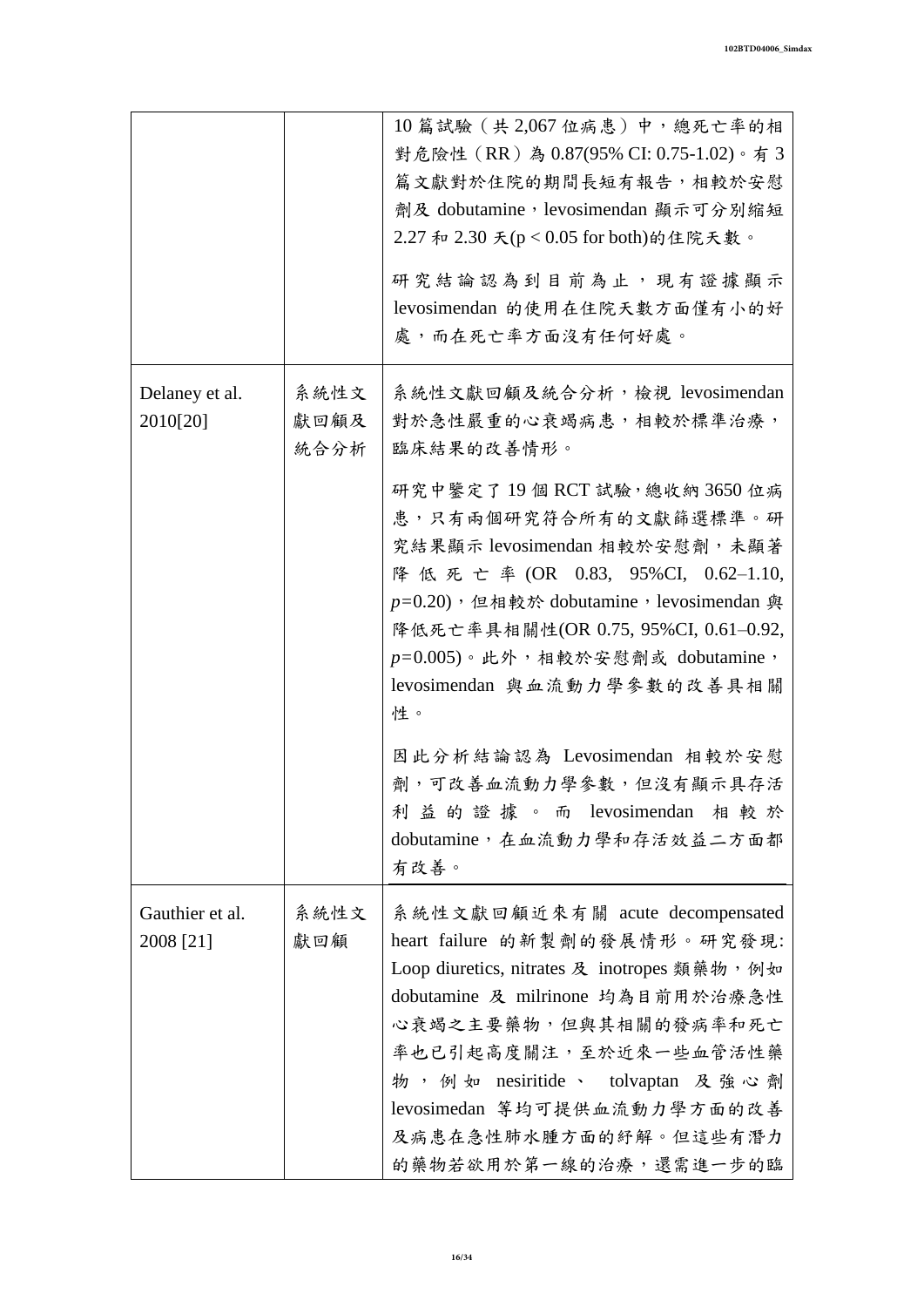| 床試驗及國際法規單位的核准,同時,其相關死 |
|-----------------------|
| '亡率及利益仍不清楚且有爭議。       |
|                       |

(五)建議者提供之資料

建議者提供了 8 篇有關本案療效評估的參考文獻,其中一篇與前述 PubMed/EmBase 參考文獻章節所查獲的文獻重複[\(Delaney](http://www.internationaljournalofcardiology.com/article/S0167-5273(08)00979-0/abstract) et al. 2010) [20],其餘 7 篇文獻中有 2 篇為系統性文獻回顧,有 3 篇為發表於 2002 年至 2007 年的 RCT 試驗,有1篇為2012 年台灣心臟學會所公告的心衰竭診斷與治療指引(Guidelines of the Taiwan Society of Cardiology (TSOC) for the Diagnosis and Treatment of Heart Failure),另有一篇為前述疾病治療現況章節中曾引述,由歐洲心臟病學會 於 2006年發表,針對歐洲急性心衰竭(AHF)住院病患調查報告 (EHFS II) [6]。

2 篇系統性文獻回顧報告中,ㄧ篇並非針對本案評估之急性失代償性慢性心 衰竭(acute decompensated heart failure, ADHF) 適應症[22],另一篇僅討論 dobutamine 相較於安慰劑或標準治療,對於嚴重心衰竭病患,與死亡率之相關 性,但未討論本案藥品 levosimendan[23]。

3 篇 RCT 試驗中,ㄧ篇為前述 PubMed/EmBase 參考文獻章節中所提及,Tong 等人於2009年發表的文章[16]中所引述之JAMA發表於2007年的「Levosimendan vs. dobutamine for patients with acute decompensated heart failure: the SURVIVE Randomized Trial | 研究[17]。

| 作者/年代                      | 文獻類型                 | 研究結果摘要                                                                                                                                                                                                                                                                                                                                             |
|----------------------------|----------------------|----------------------------------------------------------------------------------------------------------------------------------------------------------------------------------------------------------------------------------------------------------------------------------------------------------------------------------------------------|
| Landoni et al.<br>2012[22] | 系統性文<br>獻回顧及<br>統合分析 | 自 5,480 名病患的 45 項隨機臨床試驗資料中,針<br>對主要療效指標、主要臨床結果,研究設計,試<br>驗族群,臨床設置及 levosimendan 的劑量和治療<br>時間進行資料收集和萃取分析。系統性文獻回顧<br>及統合分析以確定 levosimendan 對於死亡率和住<br>院情形的影響。<br>研究結果:以 levosimendan 治療之病患的整體死<br>亡率為 17.4%(507 of 2,915), 而對照組為 23.3%<br>(598 of 2,565) (risk ratio 0.80 [0.72; 0.89], p for<br>effect <.001, number needed to treat = 17 with $45$ |

建議者提供之 7 篇療效評估相關的參考文獻摘要如下表: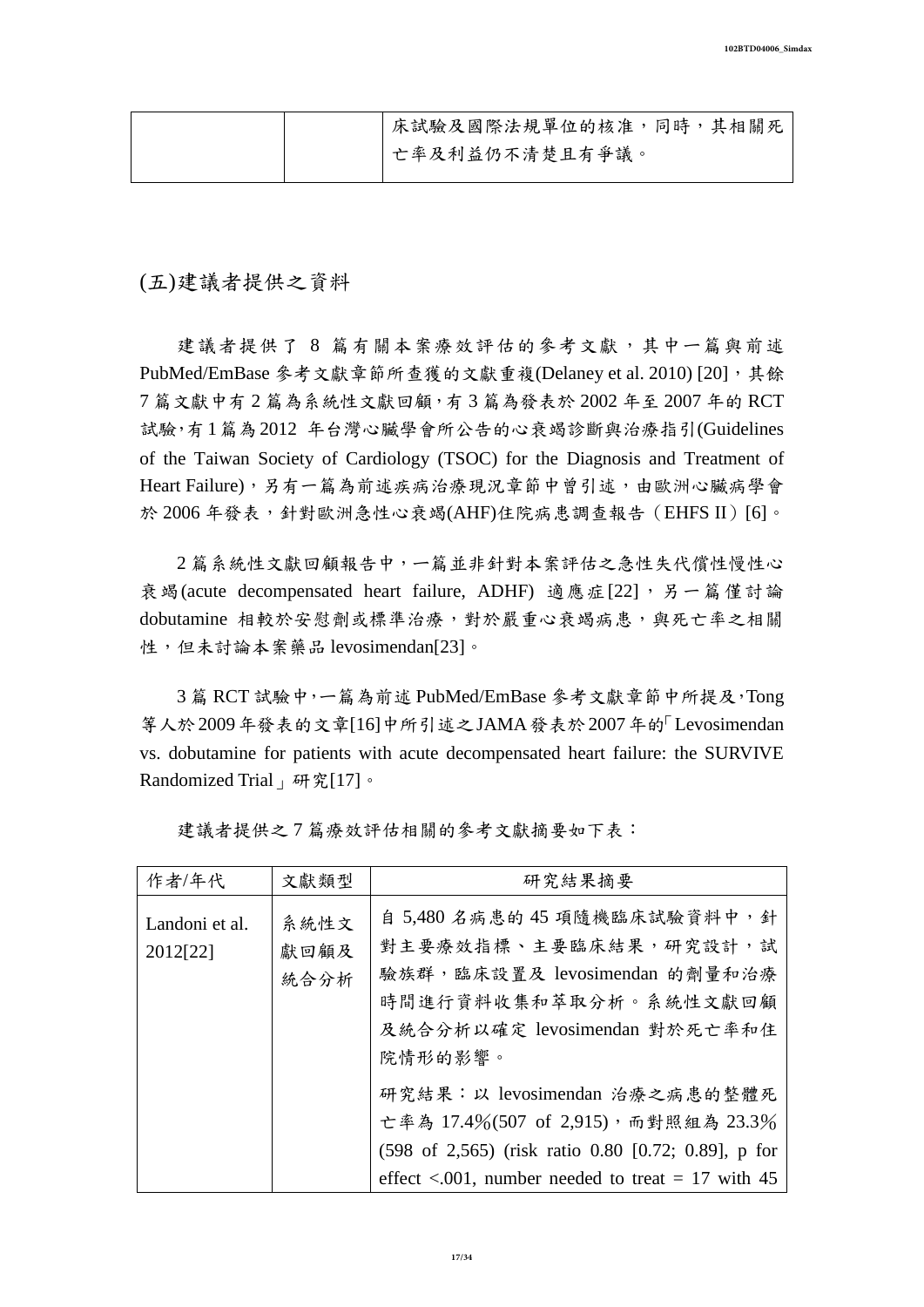|                             |             | studies included)。在心臟手術及臨床設置中,相較<br>於安慰劑組和 dobutamine 組,levosimendan 組可<br>降低死亡率 (cardiac surgery: risk ratio 0.52 [0.35;<br>0.76] $p = .001$ or cardiology settings: risk ratio 0.75<br>[0.63; 0.91], $p = .003$ )( placebo: risk ratio 0.82 [0.69;<br>0.97], $p = .02$ and dobutamine: risk ratio 0.68<br>[0.52-0.88]; p = .003)); levosimendan 組的住院天數<br>也有減少(weighted mean difference = -1.31 [-1.95;<br>-0.31], $p$ for effect = .007, with 17 studies<br>included)。但 levosimendan 組相較於對照組有較高<br>的低血壓發生率的趨勢(risk ratio 1.39 [0.97-1.94],<br>$p = .053$ ) $\circ$ |
|-----------------------------|-------------|-----------------------------------------------------------------------------------------------------------------------------------------------------------------------------------------------------------------------------------------------------------------------------------------------------------------------------------------------------------------------------------------------------------------------------------------------------------------------------------------------------------------------------------------------------------------------|
|                             |             | 但此篇文獻並非針對本案評估之急性失代償性慢<br>性心衰竭 (acute decompensated heart failure,<br>ADHF) 適應症。                                                                                                                                                                                                                                                                                                                                                                                                                                                                                       |
| Tacon et al.<br>2011[23]    | 系統性文<br>獻回顧 | Dobutamine被建議用於嚴重心衰竭病患,但其對<br>死亡率的影響存在不確定性。因此系統性文獻回<br>顧,以評估dobutamine相較於安慰劑或標準治療,<br>對於嚴重心衰竭病患,與死亡率之相關性。<br>共14篇文獻,總收納673位病患符合研究的納入標<br>準,其中13篇文獻有報告死亡率。dobutamine相較<br>於安慰劑或標準治療,對於嚴重心衰竭病患,與<br>死亡率相關性的估計值(odds ratio)為1.47(95%<br>confidence interval 0.98–2.21, $p = 0.06$ )                                                                                                                                                                                                                                                                                      |
|                             |             | 統合分析顯示, dobutamine 與改善心衰竭病患的<br>死亡率不具相關性,且 dobutamine 的使用與死亡<br>率的增加具相關性,雖然此論點尚未達到具統計<br>學意義的傳統標準。                                                                                                                                                                                                                                                                                                                                                                                                                                                                    |
| Mebazaa et al.<br>2007 [17] | <b>RCT</b>  | 在9國,75個中心,隨機、雙盲試驗,針對需使用<br>靜脈注射強心劑之急性心衰竭病患的存活研究,<br>較 短 期 輸 注 levosimendan(n=664) 或<br>比<br>dobutamine(n=663)的長期存活率。主要療效指<br>標:第180天時的所有原因導致的死亡率。<br>試驗結果: 第180天時, 所有原因導致的死亡率在<br>levosimendan 組為173 (26%)位病患, 在dobutamine<br>組為185 (28%)位病患(hazard ratio, 0.91; 95%                                                                                                                                                                                                                                                                                                  |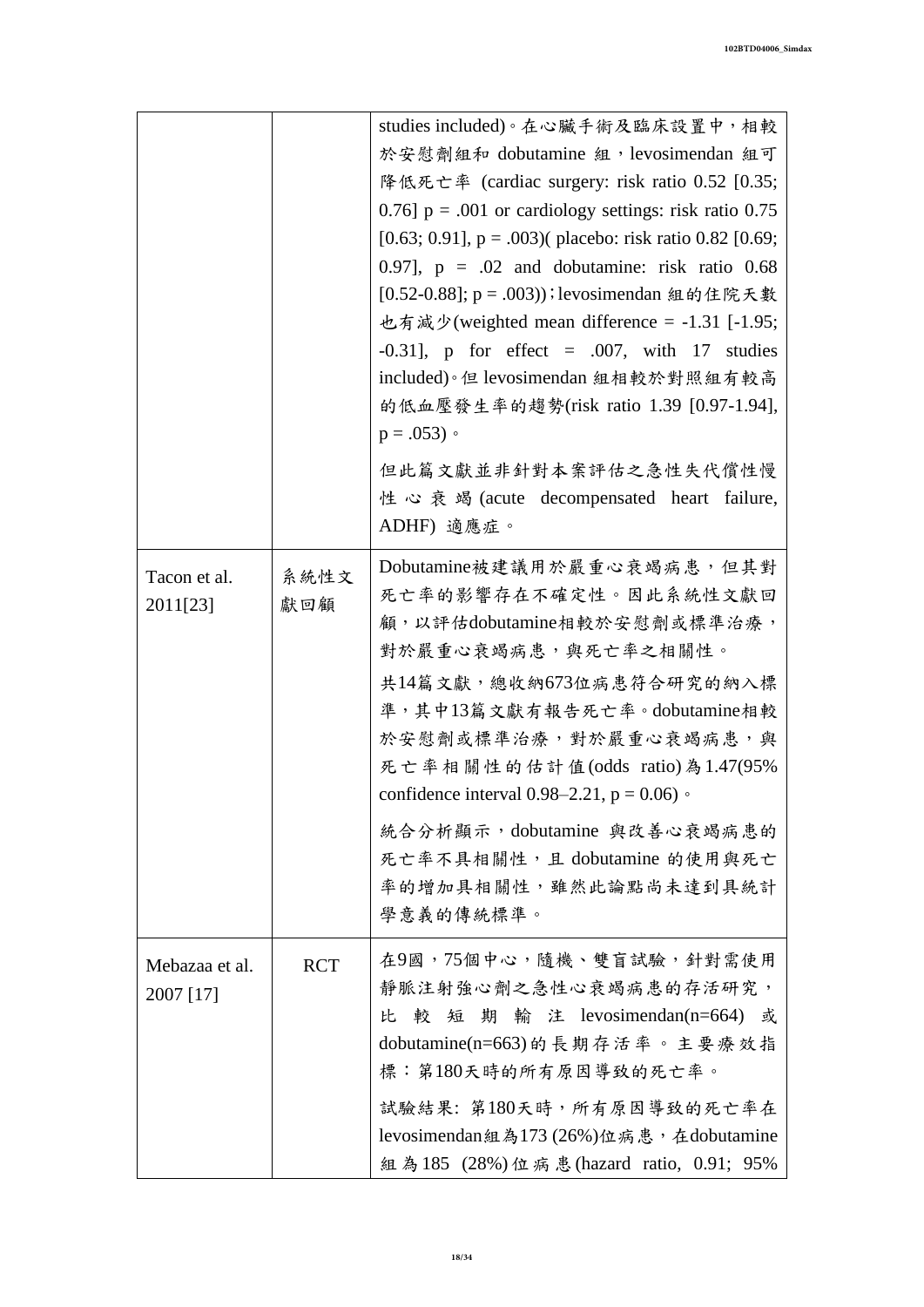|               |            | confidence interval, 0.74-1.13; P=.40) • 在24小時                  |
|---------------|------------|-----------------------------------------------------------------|
|               |            | 時, levosimendan 組相較於dobutamine 組在B-type                         |
|               |            | natriuretic peptide值有較大幅度的降低且持續達5                               |
|               |            | 天(P<.001 for all time points), 但在其他次要臨床                         |
|               |            | 療效指標方面(all-cause mortality at 31 days,                          |
|               |            | number of days alive and out of the hospital, patient           |
|               |            | global assessment, patient assessment of dyspnea at             |
|               |            | 24 hours, and cardiovascular mortality at 180                   |
|               |            | days),則治療組間無統計顯著差異。在安全性方                                        |
|               |            | 面,心衰竭的發生率在dobutamine組較高,而心房                                     |
|               |            | 纖維顫動(atrial fibrillation)、低鉀血(hypokalemia)                      |
|               |            | 及頭痛的發生率在levosimendan組較高。                                        |
|               |            | 研究結論:雖然 levosimendan 組在起初時降低                                    |
|               |            | B-type natriuretic peptide 值的幅度優於 dobutamine                    |
|               |            | 組,但180天時, levosimendan 組並未顯著降低所                                 |
|               |            | 有原因導致的死亡率及未改善其他次要臨床療效                                           |
|               |            | 指標的臨床結果。                                                        |
|               |            |                                                                 |
| Follath et al | <b>RCT</b> | 103名病患被分配到levosimendan組, 100名病患被                                |
| 2002 [24]     |            | 分配到 dobutamine 組 。 比 較 levosimendan 及                           |
|               |            | dobutamine對於低輸出心衰竭病患的血流動力學                                      |
|               |            | 和臨床結果的影響。                                                       |
|               |            | 在連續血流動力學的監測下, initial loading dose                              |
|               |            | 為levosimendan 24 ug/kg 輸注超過10 min,接著以                           |
|               |            | dobutamine 0.1ug kg <sup>-1</sup> min <sup>-1</sup> 連續輸注24小時。主要 |
|               |            | 療效指標為24小時的時候,病患的血流動力學改                                          |
|               |            | 善情形 (定義為心輸出量增長30%以上及肺部的                                         |
|               |            | 毛細血管壓力減少25%以上)。                                                 |
|               |            | 研究結果:在 levosimendan組有29 (28%) 位病患                               |
|               |            | 達到血流動力學主要療效指標,而dobutamine組則                                     |
|               |            | 有15 (15%) 位病患達到(hazard ratio 1.9 [95% CI                        |
|               |            | 1.1-3.3]; p=0.022)。在180天時, levosimendan組有                       |
|               |            | $27$ (26%) 位病患死亡, 而dobutamine 組則有38                             |
|               |            | (38%)位病患死亡 (0.57[0.34-0.95], P=0.029)。                          |
|               |            | 研究結論認為對於嚴重的低輸出量心衰竭病患,                                           |
|               |            | levosimendan較dobutamine可更有效地改善血流動                               |
|               |            | 力學, mlevosimendan組較dobutamine組在最高180                            |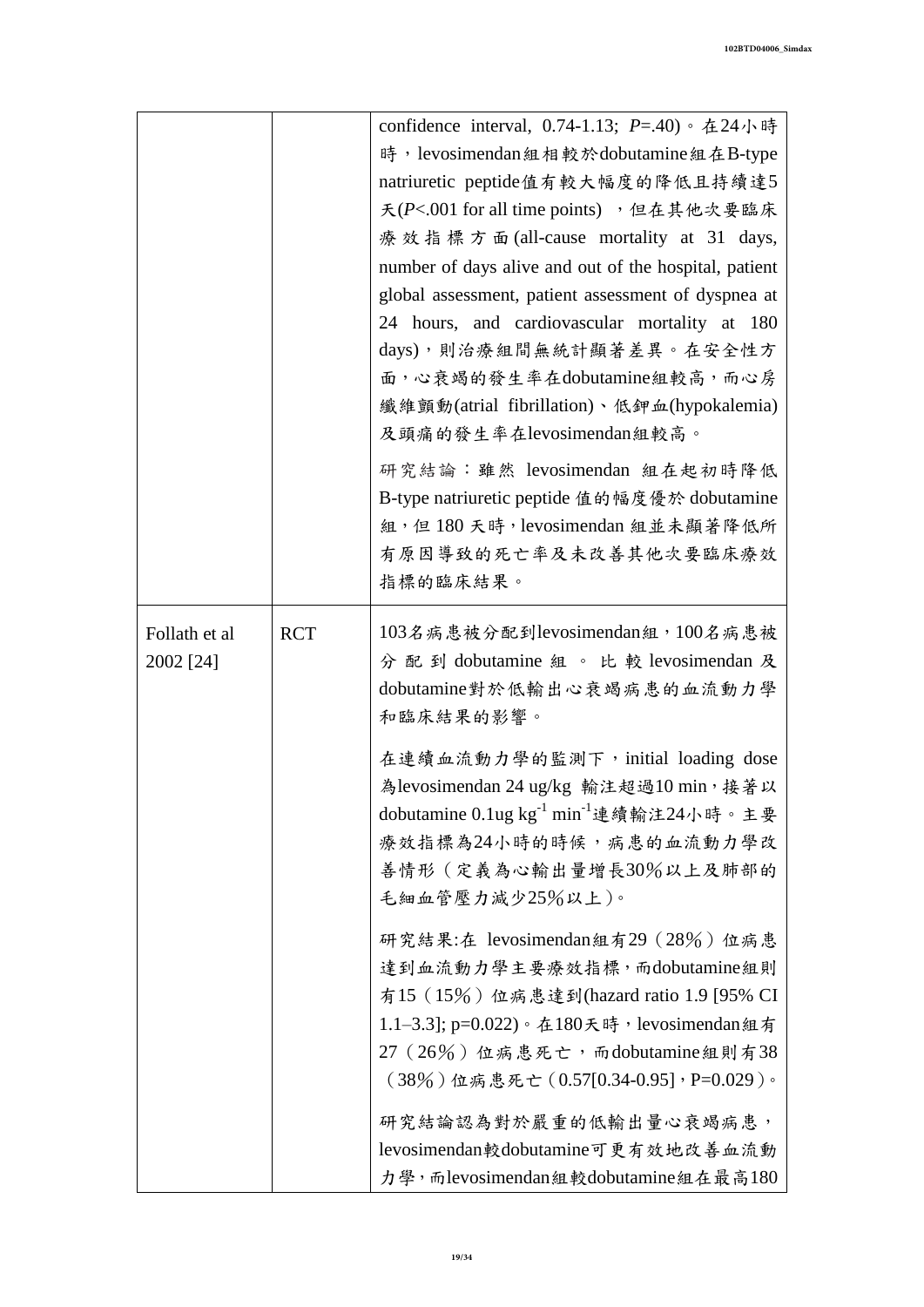|                                                                                                          |            | 天的期間中有較低的死亡率。                                                                                                                                                                                                                                                                                                                                                                                                                                                                                                                                                                        |
|----------------------------------------------------------------------------------------------------------|------------|--------------------------------------------------------------------------------------------------------------------------------------------------------------------------------------------------------------------------------------------------------------------------------------------------------------------------------------------------------------------------------------------------------------------------------------------------------------------------------------------------------------------------------------------------------------------------------------|
| Moiseyev et al.<br>2002 [25]                                                                             | <b>RCT</b> | 對 504名病患靜脈注射 levosimendan 不同劑量<br>$(0.1-0.4$ ugkg <sup>-1</sup> min <sup>-1</sup> ) 或安慰劑6小時,評估<br>levosimendan在左心室衰竭併發急性心肌梗塞病<br>患的臨床療效與安全性。主要療效指標為低血壓<br>或心肌缺血(myocardial ischaemia),文要療效指標<br>則包括死亡風險,心衰竭惡化,心衰竭的症狀及<br>各種原因的死亡率。                                                                                                                                                                                                                                                                                                                                                   |
|                                                                                                          |            | 研究結果:缺血和/或低血壓的發生率在所有治療<br>組為相似 (P =0319), 高頻率的缺血和/或低血壓<br>僅 見 於 levosimendan 組 的 最 高 劑 量 。 以<br>levosimendan治療的病患較接受安慰劑的病患在<br>輸注6小時及超過24小時的時候,有較低的死亡風<br>險及心衰竭惡化結果 (6 h infusion: 2.0% vs 5.9%;<br>$P=0.033$ ; over 24 h: 4.0% vs 8.8%; $P=0.044$ ); 第<br>14天時, levosimendan 的死亡率較安慰劑為低<br>(11.7% vs 19.6%; hazard ratio 0.56 [95% CI<br>$(0.33 - 0.95]$ ; P=0.031),且在180天時的追蹤中此降<br>低的情形仍然持續維持(22.6% vs 31.4%; 0.67<br>$[0.45-1.00], P=0.053$<br>研究結論認為 levosimendan 在 0.1-0.2 ugkg <sup>-1</sup> min <sup>-1</sup><br>的劑量下,並沒有引起低血壓或心肌缺血,同時<br>可降低左心室衰竭併發急性心肌梗塞病患的心衰<br>竭惡化及死亡風險。 |
| 2012<br>Guidelines of<br>TSOC for the<br>Diagnosis and<br>Treatment of<br><b>Heart Failure</b><br>$[26]$ | Guidelines | 指引中提及:當病患的收縮壓低或低 LVEF 值,<br>同時有低灌注量(low perfusion)現象(包括 cold,<br>clammy skin, in patients who are vasoconstricted<br>with acidosis, renal impairment, liver dysfunction, or<br>impaired mental status 等)時, 應考慮使用 inotrope<br>類藥品。此外, inotrope 類藥品應盡早提供, 並且<br>當器官的灌注量(organ perfusion)回到適當值或充<br>血情形降低, 即需儘快撤除 inotrope 類藥品的使<br>用,因為其可能會導致心律不整及進一步的心肌<br>損傷而導致死亡率上升。至於沒有低灌注量情況<br>發生的心衰竭病患,不建議使用 inotrope 類藥品。                                                                                                                                                                      |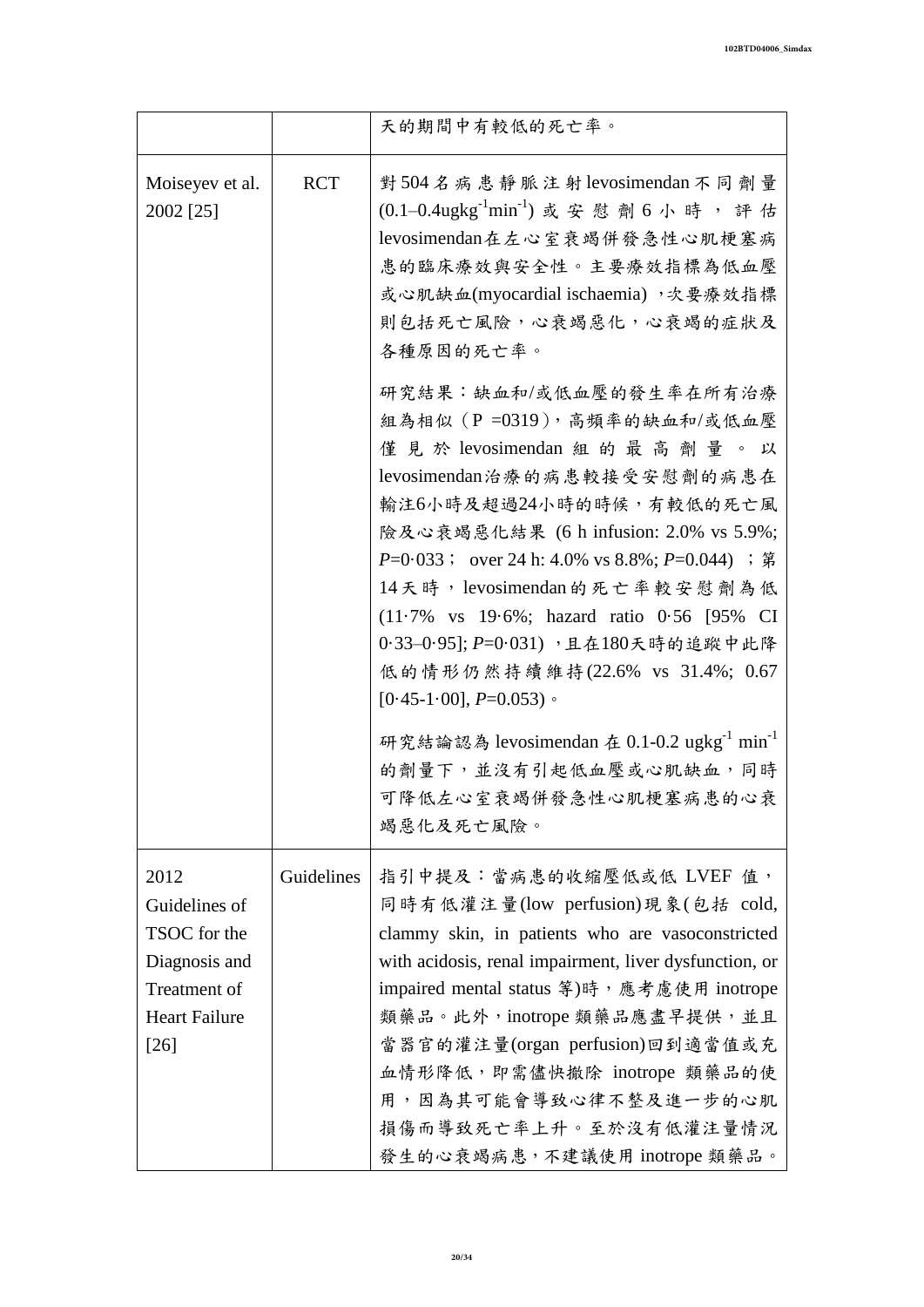|                            |                  | 同時, 指引中列入 levosimendan 的參考使用劑量<br>(12 ug/kg over 10 min)及輸注速率(0.1 ug/kg/min<br>which can be decreased to $0.05$ or increased to $0.2$<br>ug/kg/min)。但指引中未對於 levosimendan 的療效<br>證據進行檢視及討論。                                                                                                                                                       |
|----------------------------|------------------|--------------------------------------------------------------------------------------------------------------------------------------------------------------------------------------------------------------------------------------------------------------------------------------------------------------------------------------------------|
| Markku et al<br>$2006$ [6] | Survey<br>report | 由歐洲心臟病學會所發表,針對歐洲急性心衰竭<br>住院病患之病人特性、病因及治療結果之調查報<br>告。<br>報告中提到強心劑在總病患群體的使用率為<br>dopamine (11%) $\bar{\pi}$ dobutamine (10%) $\bar{\mathcal{R}}$<br>levosimendan(4%)。levosimendan 使用於不同心衰<br>竭病患群體的比例分別為:失代償性心衰竭<br>(decompensated HF) 4.4%、肺水腫 (pulmonary<br>oedema) 3.8% 、 心 源 性 休 克 (cardiogenic<br>shock)7.9%、 高血壓導致的心衰竭 0.2%、及右心<br>衰竭為 0.9%。 |

建議者另提供一份於國內實施種族特異性及安全性臨床試驗資料。試驗設計 為針對 14 位健康台灣男性所進行之藥物動力學試驗,試驗結果:國人的最高血 中濃度(Cmax ng/ml)及血中濃度下面積(AUCt/AUC∞)均顯著高於高加索人(Cmax: 256.1+/-37.8 vs. 142.1+/-17.5 ng/ml; AUC t: 206.6+/-35.0 vs. 114.0+/-18.0 hr·ng/ml; AUC∞: 207.5+/-35.2 vs. 117.0+/-17.0 hr·ng/ml),此外,國人對於 levosimendan 的 清除率(CL L/hr 及體重標準化清除率 L/hr/kg)亦顯著低於高加索人(9.9+/- 1.8 vs. 17.4+/- 2.7 L/hr; 0.149+/-0.025 vs. 0.246+/-0.028 L/hr/kg), 而國人對於 levosimendan 的排除半衰期又顯著高於高加索人(T1/2) (1.18+/-0.18 vs. 0.76+/-0.10 hrs)。此資訊已記載於仿單內供臨床醫師用藥參考。

#### 四、療效評估結論

- 1. 療 效 參 考 品 之 建 議 : 本 案 藥 品 levosimendan 屬 促 進 心 肌 收 縮 藥 品 (inotropes),同類藥品包括 dobutamine, milrinone 及 digoxin 類藥品。由於 dobutamine 與本案藥品 levosimendan 同屬 inotropes 類藥品,所查獲相對療 效參考文獻亦多以 dobutamine 做為 levosimendan 之比較品,故本中心建議 dobutamine 或可作為本案之療效參考品。
- 2. 主要醫療科技評估組織之給付建議: 至 2013 年 5 月 13 日止,於加拿大 CADTH、澳洲 PBAC、英國 NICE 及 SMC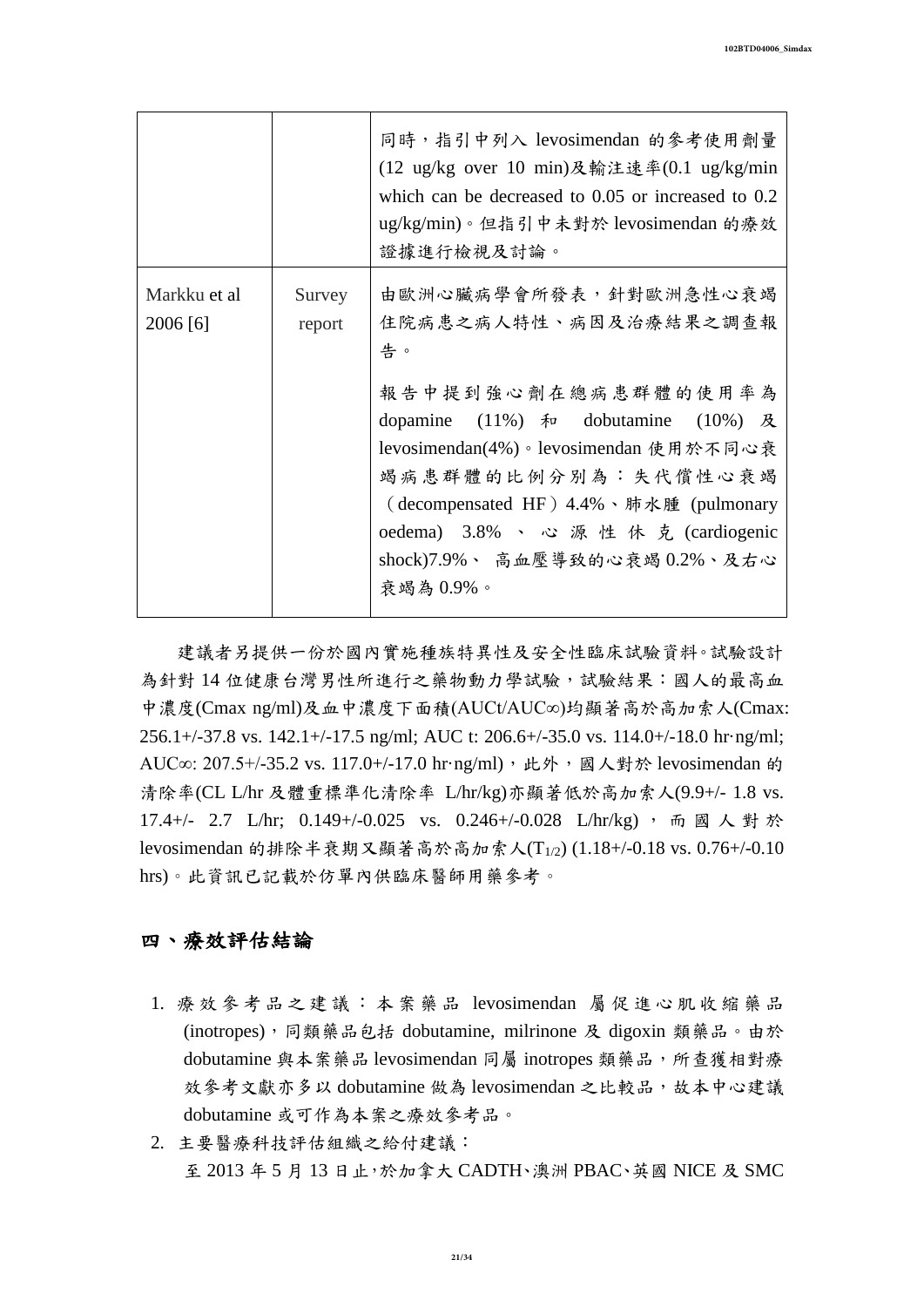等國際 HTA 組織之網頁及 Cochrane 資料庫中均未查獲 levosimendan 用於 心衰竭之相關評估報告或系統性文獻回顧報告。

- 3. 相對療效與安全性:
	- (1) 資料蒐尋:

Embase /Pubmed 資料庫近五年之文獻查詢暨建議者提供之參考文 獻,共有 7 篇 RCT 臨床試驗及 2 篇對於 levosimendan 臨床效果的系 統性文獻回顧與統合分析研究(Ribeiro, 2010; Delaney, 2010), 可作為 本案相對療效評估之參考文獻。7 篇 RCT 臨床試驗中,除一篇為安慰 劑對照組之外,其於 6 篇均為與 dobutamine 比較。2 篇系統性文獻回 顧報告也都是以 dobutamine 作為療效比較藥品。但相關臨床療效文獻 所納入的病患群體與本案申請之「短期治療因傳統治療方式無效且適 用強心劑治療之急性失代償性慢性心衰竭」目標群體具有異質性。

(2) 相對療效與安全性:

在預測陣發性心房纖維顫動之 P 波離散度(P-wave dispersion, PWD) 指標、反映單位體表面積的每分鐘心輸出量之心臟指數(cardiac index)、反映右心室收縮和舒張功能效果之 peak systolic(Sa)peak early (Ea), peak late (Aa) diastolic annular velocities and Ea/Aa ratio 及肺動脈 收縮壓(SPAP)等指標、B-type natriuretic peptide (BNP)、血流動力學參 數及住院天數短期指標等方面,levosimendan 的改善效果均優於安慰 劑及 dobutamine。依據 Delaney 2010 的系統性文獻回顧及統合分析結 論,levosimendan 相較於安慰劑,可改善血流動力學參數,但沒有顯 示具存活效益的證據,而 levosimendan 相較於 dobutamine,在血流動 力學和存活效益二方面都有改善。

(3) 目前臨床使用現況:

歐洲心臟病學會於 2006年發表,針對歐洲急性心衰竭(AHF)住院病患 調查報告(EHFS II)中有提到 inotropes 類藥品在急性心衰竭住院病 患的使用率為:dopamine (11%)和 dobutamine (10%)及 levosimendan (4 %);而其中 levosimendan 使用於不同心衰竭病患群體的比例分別為: 失代償性心衰竭(decompensated HF)4.4%、肺水腫(pulmonary oedema) 3.8%、心源性休克(cardiogenic shock)7.9%、高血壓導致的心衰竭 0.2%、及右心衰竭為 0.9%。

(4) 國內臨床指引及臨床使用安全性考量:

2012 年台灣心臟學會所公告的心衰竭診斷與治療指引已列入 levosimendan 的參考使用劑量(12 ug/kg over 10 min)及輸注速率(0.1 ug/kg/min which can be decreased to 0.05 or increased to 0.2 ug/kg/min)。指引中並提醒:當病患的收縮壓低或具有低 LVEF 值, 同時有低灌注量(low perfusion)現象(包括 cold, clammy skin, in patients who are vasoconstricted with acidosis, renal impairment, liver dysfunction,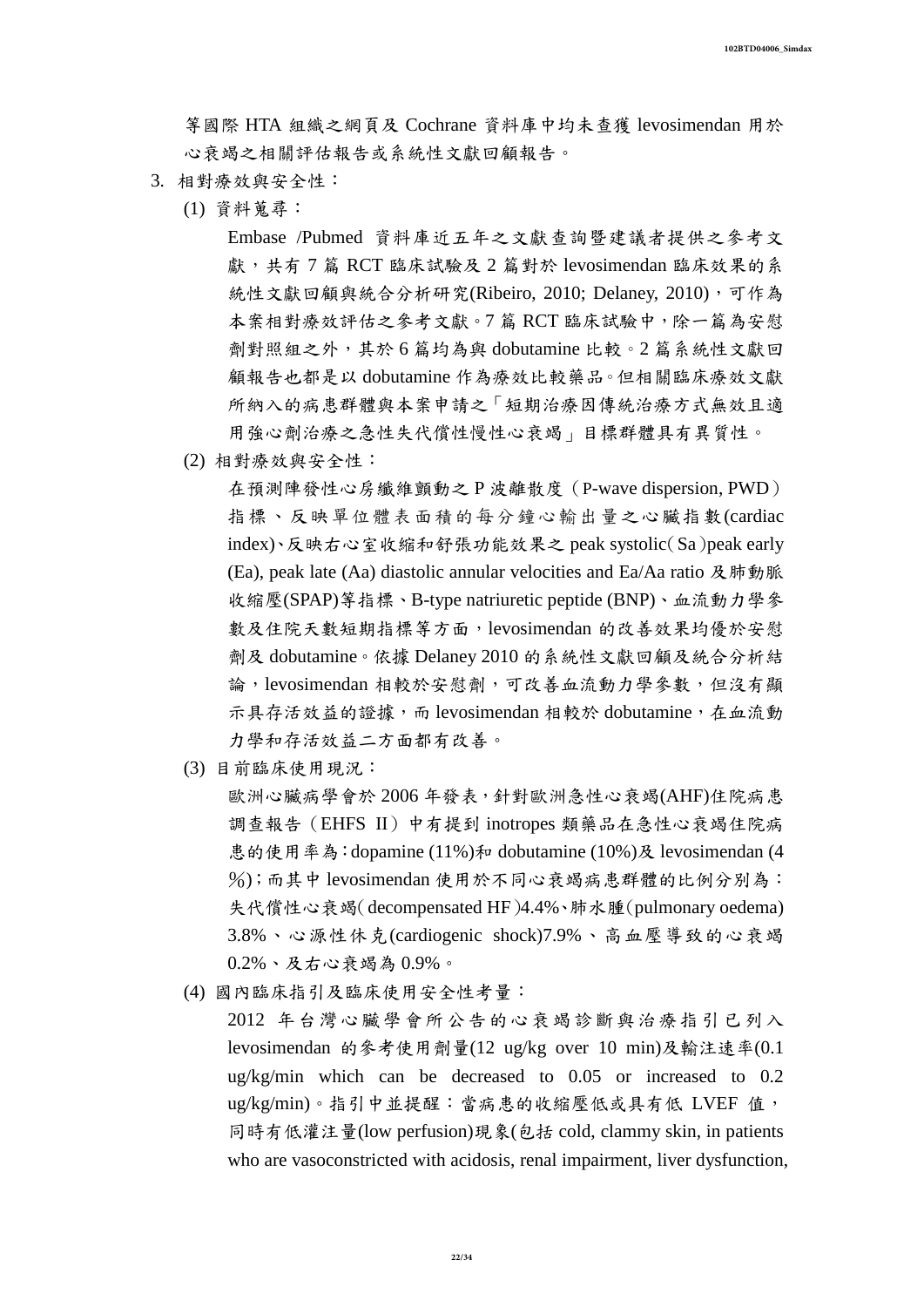or impaired mental status 等)時,應考慮使用 inotrope 類藥品。此外, inotrope 類藥品應盡早提供,且當器官的灌注量(organ perfusion)回到 適當值或充血情形降低,即需儘快撤除 inotrope 類藥品的使用,以避 免可能會導致心律不整及進一步的心肌損傷而導致死亡率上升。至於 沒有低灌注量情況發生的心衰竭病患,不建議使用 inotrope 類藥品。

- (5) 國內種族特異性及安全性考量:
	- 依據本案建議者提供之一份針對 14 位健康台灣男性所進行之 levosimendan 藥物動力學試驗,試驗結果:國人的最高血中濃度(Cmax ng/ml)及血中濃度下面積(AUCt/AUC∞)均顯著高於高加索人(Cmax: 256.1+/-37.8 vs. 142.1+/- 17.5 ng/ml; AUC t: 206.6+/-35.0 vs. 114.0+/-18.0 hr·ng/ml; AUC∞: 207.5+/-35.2 vs. 117.0+/-17.0 hr·ng/ml), 而國人對於 levosimendan 的清除率(CL L/hr 及體重標準化清除率 L/hr/kg) 亦 顯 著 低 於 高 加 索 人 (9.9+/- 1.8 vs. 17.4+/- 2.7 L/hr; 0.149+/-0.025 vs. 0.246+/-0.028 L/hr/kg), 且國人對於 levosimendan 的 排除半衰期又顯著高於高加索人(T<sub>1/2</sub>) (1.18+/-0.18 vs. 0.76+/-0.10 hrs)。此試驗結果顯示本案藥品具種族特異性,且會導致台灣人種對 於 levosimendan 的曝露量高於高加索人種。然而比較心跳、收縮壓、 舒張壓、心射出率、心輸出量、左心室收縮末期內徑(LVESD)、左心 室舒張末期內徑(LVEDD)等藥效學參數時,僅發現台灣人種的左心室 舒張末期內徑(LVEDD)明顯低於高加索人種。相關資訊已充分揭露於 仿單內供臨床醫師參考。
- 4. 醫療倫理:未查獲有關本案在醫療倫理相關議題之文獻。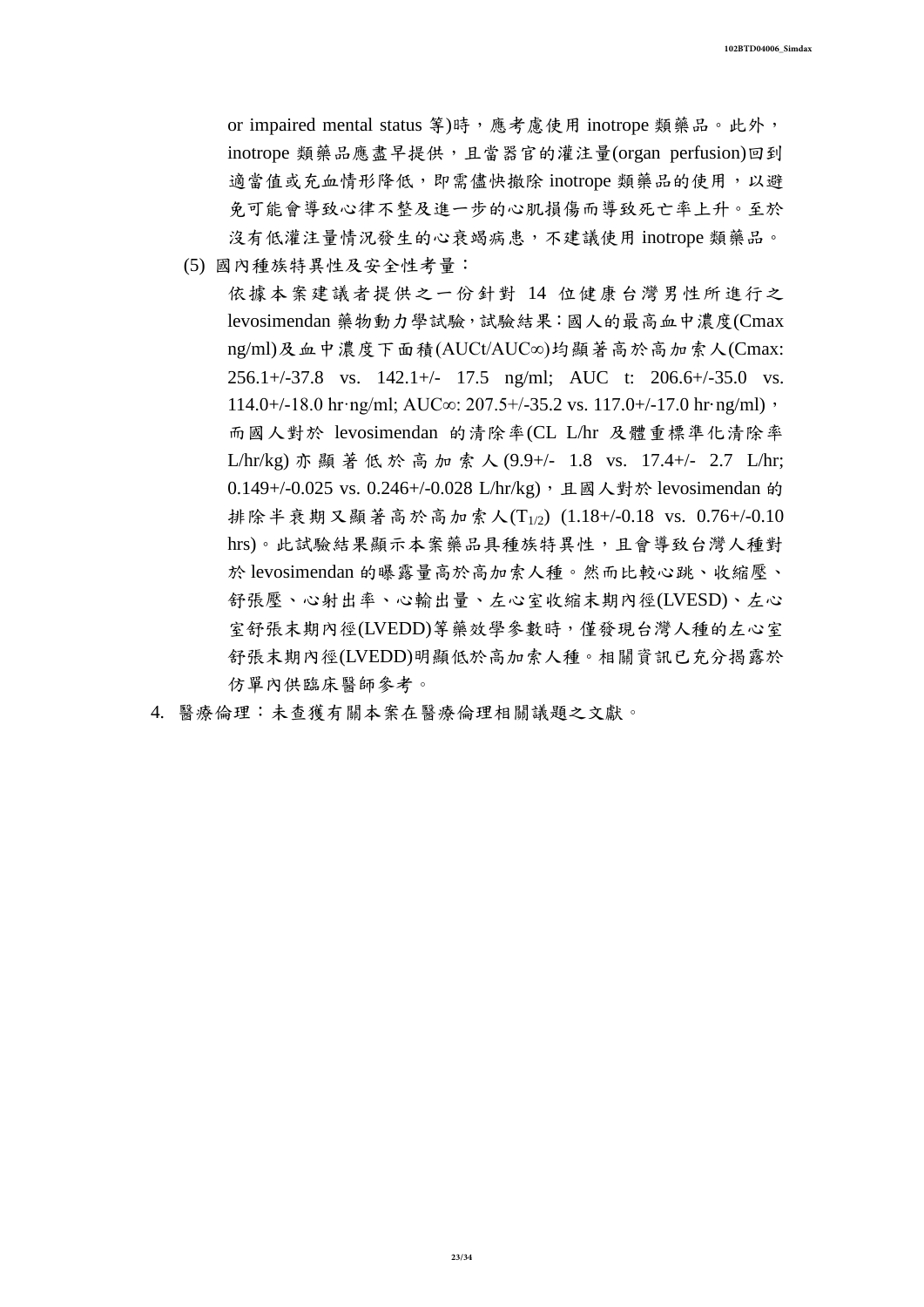## 五、成本效益評估

(一)建議者提出之國內藥物經濟學研究

建議者並未針對本次給付建議提出國內之藥物經濟學研究。

(二)其他經濟評估報告

本報告主要參考 CADTH、PBAC 及 NICE 之醫療科技評估報告及建議者提 供 之 資 料 ; 視 需 要 輔 以 其 他 醫 療 科 技 評 估 組 織 報 告 或 CRD /Cochrane/PubMed/Embase 相關文獻,以瞭解主要醫療科技評估組織之給付建議 及目前成本效益研究結果。

| 來源                           | 報告日期                         |
|------------------------------|------------------------------|
| $CADTH$ $(m$ $*$ $\star$ $)$ | 至 2013年5月20日止查無資料。           |
| PBAC (澳洲)                    | 至 2013年5月20日止查無資料。           |
| $NICE$ (英國)                  | 至 2013年5月20日止查無資料。           |
| 其他醫療科技評估<br>組織               | SMC (蘇格蘭) 至 2013年5月20日止查無資料。 |
| 電子資料庫                        | CRD/Cochrane/PubMed 的搜尋結果。   |
| 建議者提供之資料                     | 提供4篇經濟評估文獻                   |

註:CRD 為 Centre for Reviews and Dissemination, University of York, England.的縮寫。

1. CADTH(加拿大)

至 2013 年 5 月 20 日止,未尋獲加拿大 CADTH 針對 levosimendan 進行之醫 療科技評估報告。

2. PBAC(澳洲)

至 2013 年 5 月 20 日止,未尋獲澳洲 PBAC 針對 levosimendan 進行之醫療 科技評估報告。

3. NICE(英國)

至 2013 年 5 月 20 日止,未尋獲英國 NICE 針對 levosimendan 進行之醫療科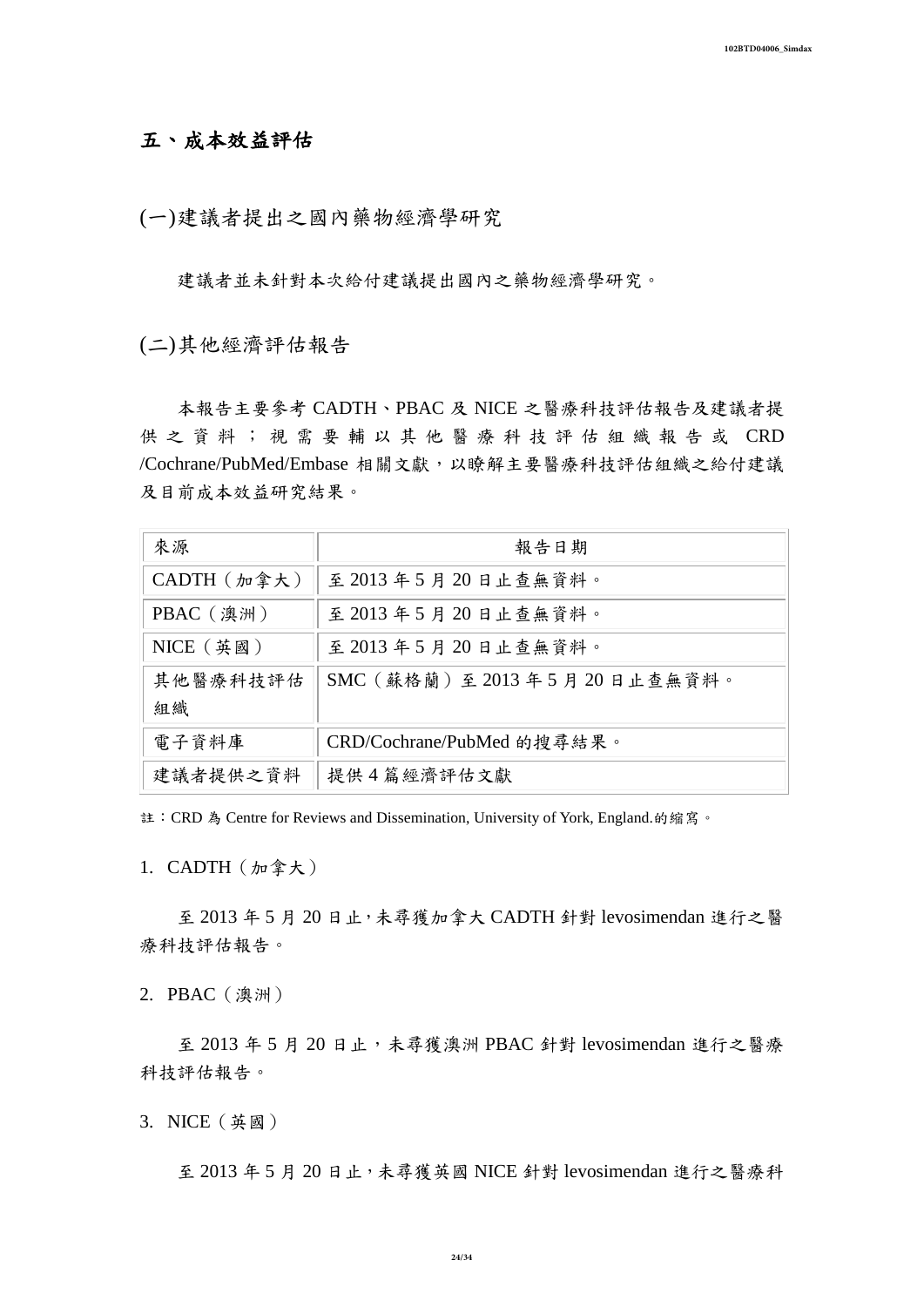技評估報告。

4. 其他醫療科技評估組織

(1) SMC(蘇格蘭)

至 2013 年 5 月 20 日止,未尋獲蘇格蘭 SMC 針對 levosimendan 進行之醫療 科技評估報告。

5. 電子資料庫相關文獻

(1) 搜尋方法

本報告於民國 102 年 6 月 4 日使用下列 PICOS 做為搜尋條件(如下表所示), 即搜尋符合本次申請新藥給付條件下之病人群(population)、治療方法 (intervention)、療效對照品(comparator)、結果測量指標(outcome)及研究設 計與方法(study design)。

| Population            | Patients with acute heart failure                                                                                        |
|-----------------------|--------------------------------------------------------------------------------------------------------------------------|
| Intervention          | Levosimendan                                                                                                             |
| Comparator            | 未設限                                                                                                                      |
| <b>Outcome</b>        | 未設限                                                                                                                      |
| <b>Study design</b>   | Cost-consequence analysis, cost-benefit analysis,<br>cost-effectiveness analysis, cost-utility analysis,<br>cost studies |
| Exclusion<br>criteria | Journal article only. Chinese and English only.                                                                          |

(2) 搜尋策略與結果

經搜尋 NHS CRD (Center for Reviews and Dissemination)、Cochrane Library、 PubMed 與 Embase,排除重複或不符收案條件之文獻,共有4篇相關文獻[27-30] 針對 levosimendan 用於治療急性心衰竭進行經濟評估,綜合而言,其中三篇文獻 分別依據三個不同的臨床試驗所得到的療效結果來進行成本效益分析,包括 LIDO 試驗[27]、SURVIVE 試驗[28]、及 REVIVE II 試驗[29],以及一篇以配對 病例對照研究設計所進行的成本效益評估。以下簡述各研究之內容:

 Intravenous levosimendan treatment is cost-effective compared with dobutamine in severe low-output heart failure: an analysis based on the international LIDO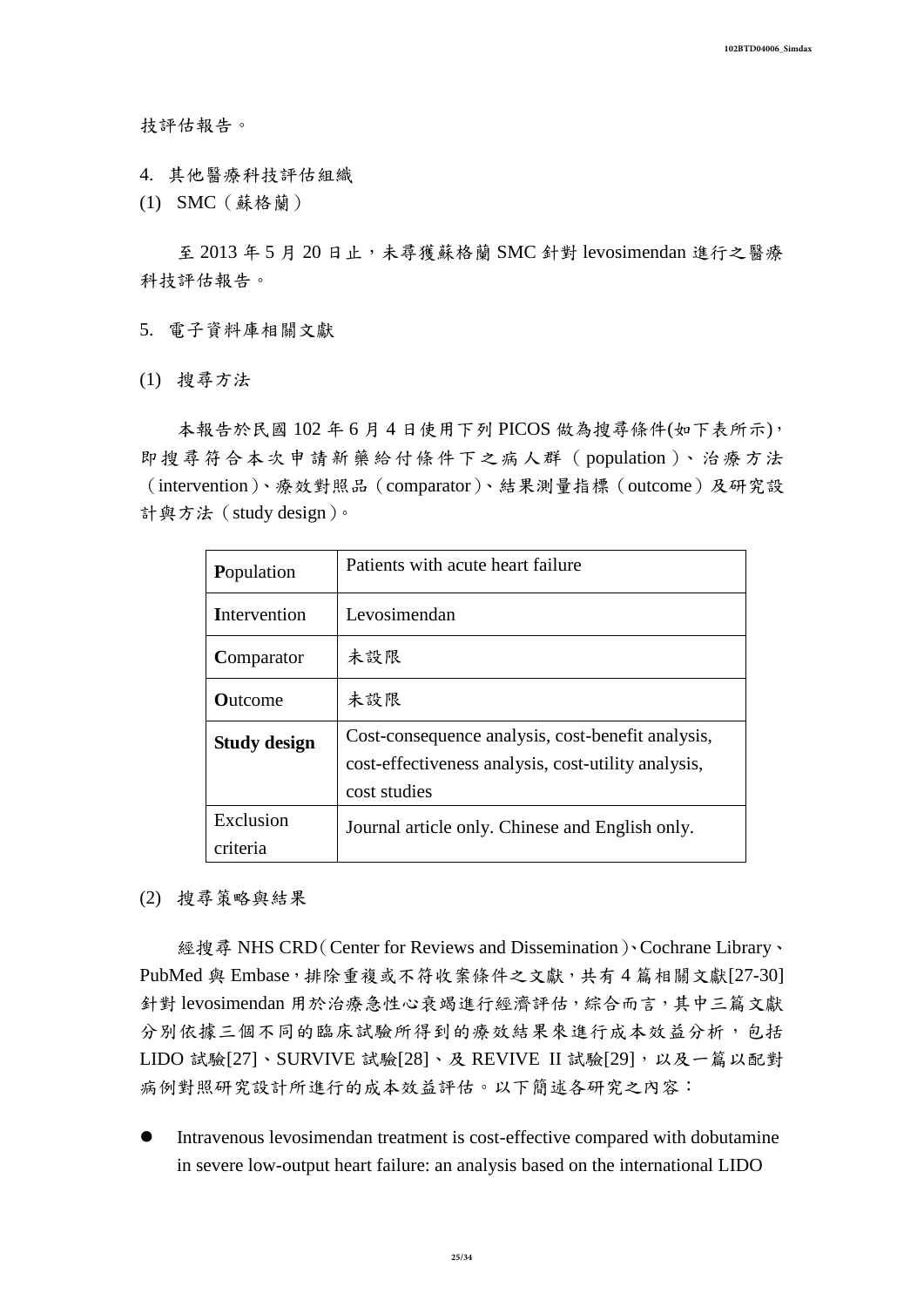trial [27]

此篇研究為由 Orion Pharma 所贊助的研究,Cleland 等人利用經濟模型比較 嚴重低輸出心臟衰竭病患使用 levosimendan 和 dobutamine 的成本效益,列入分 析的國家包括丹麥、芬蘭、法國、德國、紐西蘭、挪威、瑞典和英國,經濟評估 的觀點則未直接說明。療效主要結果為生命年(Life years),參數來自 LIDO 試驗 的 180 天 Kaplan-Meyer 存活曲線以及利用嚴重心衰竭病患 10 年追蹤研究 -CONSENSUS 試驗推測病患在 180 天後的存活狀態,主要假設病人平均存活期 約為 3 年。成本包括藥費、一般住院病房費用和心臟加護病房(coronary care unit, CCU)費用,所有成本皆依據各個國家差異而有所調整。

結果顯示 levosimendan 相較於 dobutamine 的增加成本效果比(incremental cost-effectiveness ratio,以下簡稱 ICER 值)為 3,205 歐元,即每增加一個生活品 質生命年,需多花費 3,205 歐元。作者表示雖然使用 levosimendan 可多增加存活 的天數(若推估至 3 年時,levosimendan 可增加 0.35 年的存活),存活時間的增加 亦增加再住院的風險,但依據結果未顯示 levosimendan 在住院天數或住院費用有 增加的情形(若推估至 3年時, levosimendan 較 dobutamine 高出 1,108 歐元,其 主要皆為藥費),因此作者認為 levosimendan 對於心臟衰竭用藥是具有成本效益 的治療選擇。

 The costs of treating acute heart failure: an economic anlysis of the SURVIVE trial [28]

de Lissovoy 等人利用成本效益分析評估急性心衰竭病患使用 levosimendan 和 dobutamine 在法國、德國和英國的第三者付費觀點(third-party payer)下是否符 合成本效益。療效主要結果為生命年(Life years),參數來自 SURVIVE 試驗的 180 天的存活情形以及利用嚴重心衰竭病患10年追蹤研究-CONSENSUS試驗推測病 患在 180 天後三年存活狀態,主要假設病人平均有 3 年的存活。成本包括藥費、 一般住院病房和加護病房費用,主要以各國的支付標準(per diem)計算。

結果顯示相較於 dobutamine,當每人年之願付價格(willingness to pay)大於 15,000 歐元時, levosimendan 的藥費成本為每瓶 600 歐元時, levosimendan 有超 過 50%的機會為具有成本效益的選擇。

 Hospital costs for treatment of acute heart failure: economic analysis of the REVIVE II study [29]

de Lissovoy 等人利用成本效益分析評估急性心衰竭病患使用 levosimendan 和 placebo 在醫院觀點(hospital perspective)下是否符合成本效益。療效主要結果 為生命年(Life years),參數來自 REVIVE II 試驗的 90 天時的存活狀態,以及利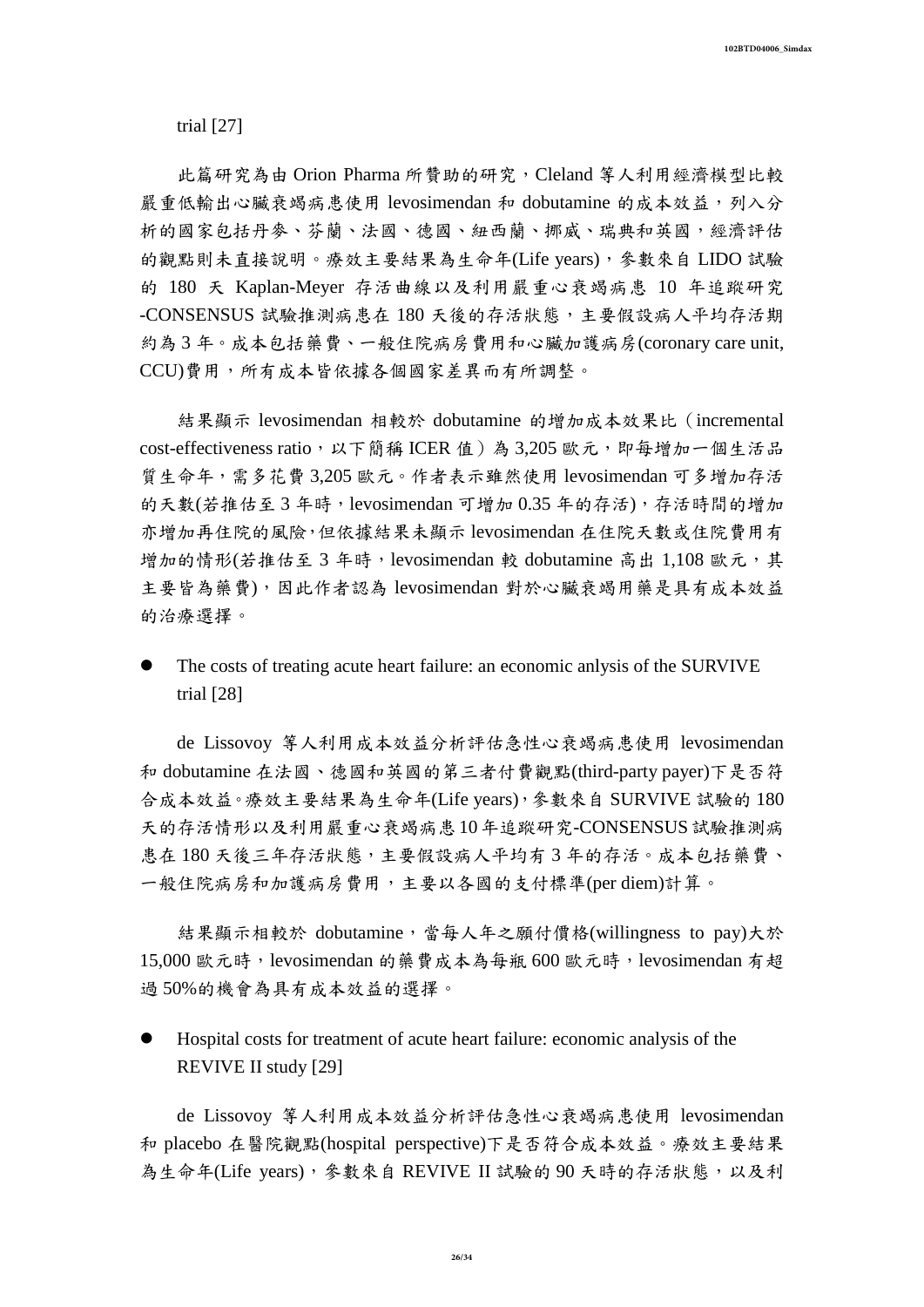用嚴重心衰竭病患 10 年追蹤研究-CONSENSUS 試驗推測病患在 90 天以後的存 活狀態,結果顯示病人平均存活期約為 2.14 年。納入分析的成本包括藥費、一 般住院病房和加護病房費用等,參數來源主要依據醫院會計系統計算。

結果顯示,若 levosimendan 的藥價為現有上市國家的平均價格時(每瓶 700 美元), levosimendan 相較於安慰劑有 50%的機會為節省成本且增加存活率方案; 若每人年之願付價格為 50,000 美元時,levosimendan 符合成本效益的機會約為 68%。

Cost-effectiveness of Levosimendan in Patients With Acute Heart Failure [30]

Fedele 等人利用觀察性的研究設計(配對病例對照研究設計),追蹤 147 名使 用 levosimendan 治療的病患 1年,並利用配對方式找出 145 名在相同醫院使用 dobutamine 的病患,使兩組皆符合紐約心臟病協會心衰竭 III-IV 分級而住院,且 年齡、性別、高血脂症、糖尿病和抽菸狀態具有相似特質以比較兩組在追蹤期間 住院成本以及死亡率和再住院率之情形。結果顯示使用 levosimendan 的住院天數 較 dobutamine 短(差異為 1.5 天),每年住院成本(差異為 280.22 歐元)較低,但在 第一次住院費用 levosimendan 高出 78.86 歐元;相對療效部份以 levosimendan 的 在第一個月死亡率較低(差異為 4.8%),第六個月和第 12 個月的再入院的機率也 較低(差異分別為 0.9%和 6.7%)。

6. 建議者提供之其他成本效益研究資料

廠商送件資料中共提供四篇 levosimendan 之經濟效益評估文獻,與查驗中心 所搜尋之前述四篇文獻相符,故不在此贅述。

### 六、疾病負擔與財務影響

(一)疾病負擔

據我國全民健康保險醫療統計年報,有關心衰竭引起的健康資源耗用之統計 數據是歸類在「其他肺性循環疾病及其他形態之心臟病」,其中除了心衰竭 (ICD9-CM 碼: 428)外,尚包含了許多其他國際疾病分類碼(ICD9-CM)為 415.0、 416-419、423、424、426、及 429 等的肺性循環疾病及其他形態之心臟病,而未 將因心衰竭該項疾病而就診的資料獨立作統計,因而無法參考。查驗中心搜尋相 關資料庫,惟並未尋獲我國在心衰竭上的流行病學資料。查驗中心另外進行健保 資料庫分析,在 2006年至 2010年間,平均每年約有 40,000 名病患因心衰竭而 住院(主、次診斷任一國際疾病分類碼[ICD9-CM]前三碼為 428),平均每人每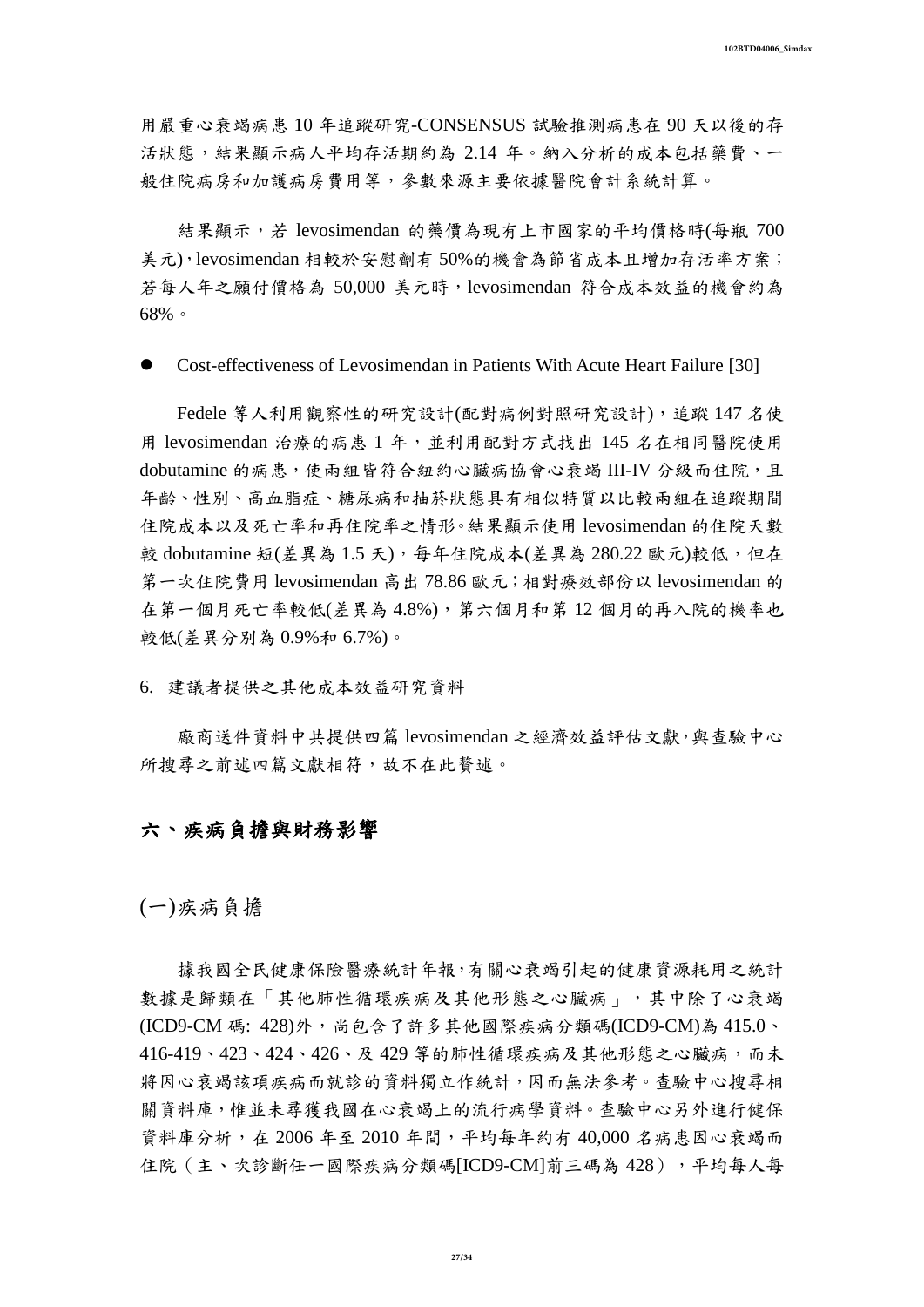年住院次數為 1.4 次,每次住院平均天數為 8.3 天,每次住院所耗用之健保資源 平均約為 70,000 元,而整體而言,每年因心衰竭住院而引起的健保資源耗用約 達 2 億元。此外,不論是病人就診人數、就診次數、每次住院天數、每次住院費 用等,皆呈現逐年成長之趨勢。每年因心衰竭而住院人數從 2006 年之約 24,000 人逐漸成長至 2009 年時約達 50,000 人,而 2010 年時更大幅增加至近 70,000 人; 住院次數亦從 2006 年時的每年 30,000 人次,迅速增加至 2010 年時的近 100,000 人次;平均住院次數在五年間自平均每年 1.3 次略增加至 1.5 次;每次住院平均 天數在五年間亦自每次 7.4 天增加至每次 9.6 天;每次住院所耗用之健保資源亦 在五年間自約 70,000 元增加至約 80,000 元;整體健保資源耗用在五年間亦自 9,500 萬元增加至 3.5 億元。

(二)核價參考品之建議

本品以第一類新藥進行收載之建議;若其臨床價值經認定足以成為第一類新 藥,則不需要核價參考品。但若本品尚不能稱為第一類新藥,則查驗中心建議其 核價參考品選擇之考量如下列說明。

本品在 WHO ATC/DDD Index 2010 編碼為 C01CX08,屬「C01C: Cardiac stimulants excl. cardiac glycosides  $\frac{1}{100}$   $\frac{1}{100}$  CO1CX: other cardiac stimulants  $\frac{1}{100}$ ,  $\frac{1}{100}$ 同屬此類的藥品除本品外尚有二項(包括:angiotensinamide 及 xamoterol),惟二 者皆未取得我國許可適應症。另就健保給付之適應症作考量,在衛生署許可證網 頁以「急性心衰竭」適應症進行搜尋,除本品外並未查獲其他藥品。另依據臨床 指引[26]並諮詢臨床專家,與本品申請給付適應症具有相近治療地位的藥品主要 包括促進心肌收縮藥品(inotropes)中的 dobutamine(ATC 碼為 C01CA07,衛生署 許可適應症為「增強心肌收縮力而適用於短期治療器質性心臟病、心臟外科心術 引起心肌收縮力抑制而導致之心臟代償機能衰竭」)、dopamine(ATC 碼為 C01CA04,衛生署許可適應症為「休克症候群及心臟衰竭」)、及 milrinone(ATC 碼為 C01CE02, 衛生署許可適應症為「充血性心衰竭的短期療法」) 等三種藥品, 並皆獲得健保給付,其中 dobutamine 與本品之間有用於此次建議適應症的直接 比較(head-to-head comparison)隨機臨床對照試驗,因此查驗中心建議可以 dobutamine 作為本品之核價參考藥品。

(三)財務影響

依據廠商所提供之財務衝擊分析,若將本品收載於健保後,將會作為現有治 療的救援,根據廠商之申請價,第一年至第五年間本品之藥費為 2,000 萬元至1.0 億元,由於是救援治療,並不會取代其他現有治療,因此預估第一年至第五年間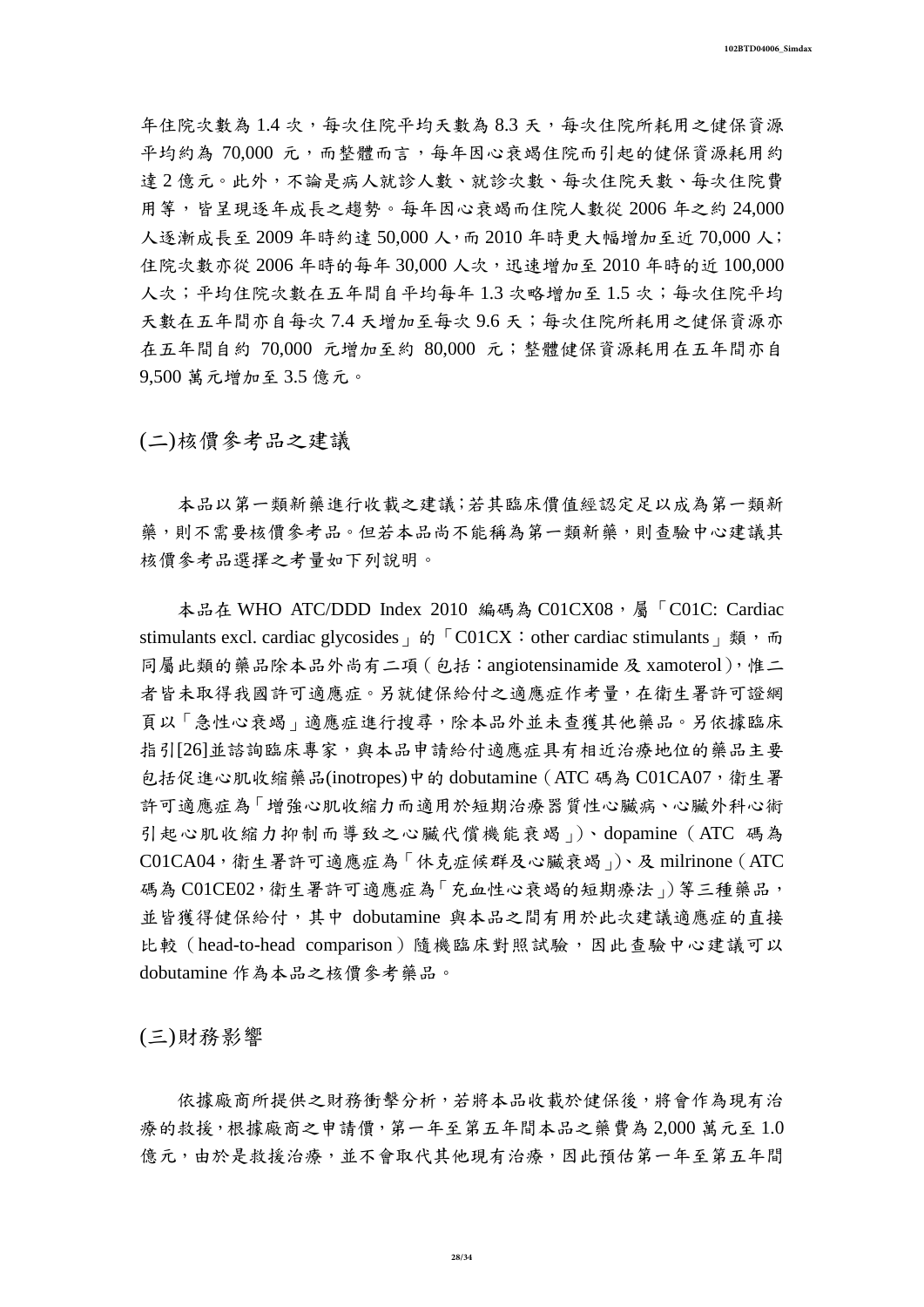將為健保帶來約 2,000 萬元至 1.0 億元的藥費預算衝擊。

廠商採用的主要假設與理由分列如下:

- 1. 依據 2011 年 dobutamine 處方資料,當年度有 16 萬小瓶(vial) dobutamine 的使 用。
- 2. 假設每人次使用 20 小瓶,則推算當年度約有 8,000 人次使用 dobutamine 治療。
- 3. 依據歐洲第二次心臟衰竭調查 (EHFS II), levosimendan 在無給付規定的限 制下,每年使用人數約為 dobutamine 的 38%。廠商據此假設,本品納入健保 後第五年,使用 levosimendan 的病人數將達到 domutamine 的 25%, 即約 2,000 人。

查驗中心針對廠商前述假設的評論如下:

- 1. 廠商在進行預算衝擊分析時,對本品將可能作為哪些治療無效後的救援治療 並未作清楚說明,使得 levosimendan 未來可能適用的病人群較不清楚,以下 進行討論。本品之衛生署許可適應症述明本品可用於因傳統治療方式無效的 病人群,但並對傳統治療方式包含哪些進行定義,另依據廠商提供之「藥商 申請健保給付適應症內容」之第二項,本品適用族群為使用 nitrate、diuretics 或 mask ventilation 仍未見症狀改善者。查驗中心諮詢臨床專家,認為符合廠 商所訂之健保給 付 適應症 之病人群 主 要包括可能使用 dobutamine、 dopamine、或 milrinone 等促進心肌收縮藥品(inotropes)的急性失代償性慢性 心衰竭病人,然而廠商在預算衝擊時僅以 dobupamine 的使用人群作為未來本 品可能使用族群的推估基礎,對預算衝擊將造成大幅低估。若依據歐洲第二 次心臟衰竭調查 (EHFS II) 之結果, dobupamine 與 dopamine 二種藥品在急 性失代償性慢性心衰竭病人群的使用率二者相當,顯示若僅考慮使用 dobutamine 的病人數,而忽略其他如 dopamine 的可能使用族群,則可能大幅 低估未來使用本品的可能人數。
- 2. 對於廠商對 dobutamine 每次治療使用數量之假設,查驗中心利用健保資料庫 分析進行驗證,分析結果顯示,心衰竭病人每次住院平均使用 dobutamine 的 數量為 9.5 小瓶,中位數為 6 小瓶,為廠商所假設的 20 小瓶的一半不到。因 此,廠商原先的假設可能亦會造成使用 dobutamine 的人次推估大幅低估,若 依據健保資料庫之分析結果,使用 dobutamine 的人次將可能超過廠商預估的 二倍以上。
- 3. 廠商以歐洲第二次心臟衰竭調查(EHFS II)之數據推論本品的病人數約為 dobutamine 的 25%,由於此比例反映的是歐洲在心衰竭的臨床治療實務,是 否能反映我國現況,其不確定性較高。

綜合以上,查驗中心認為廠商所作的預算衝擊分析不確定性高,且可能因二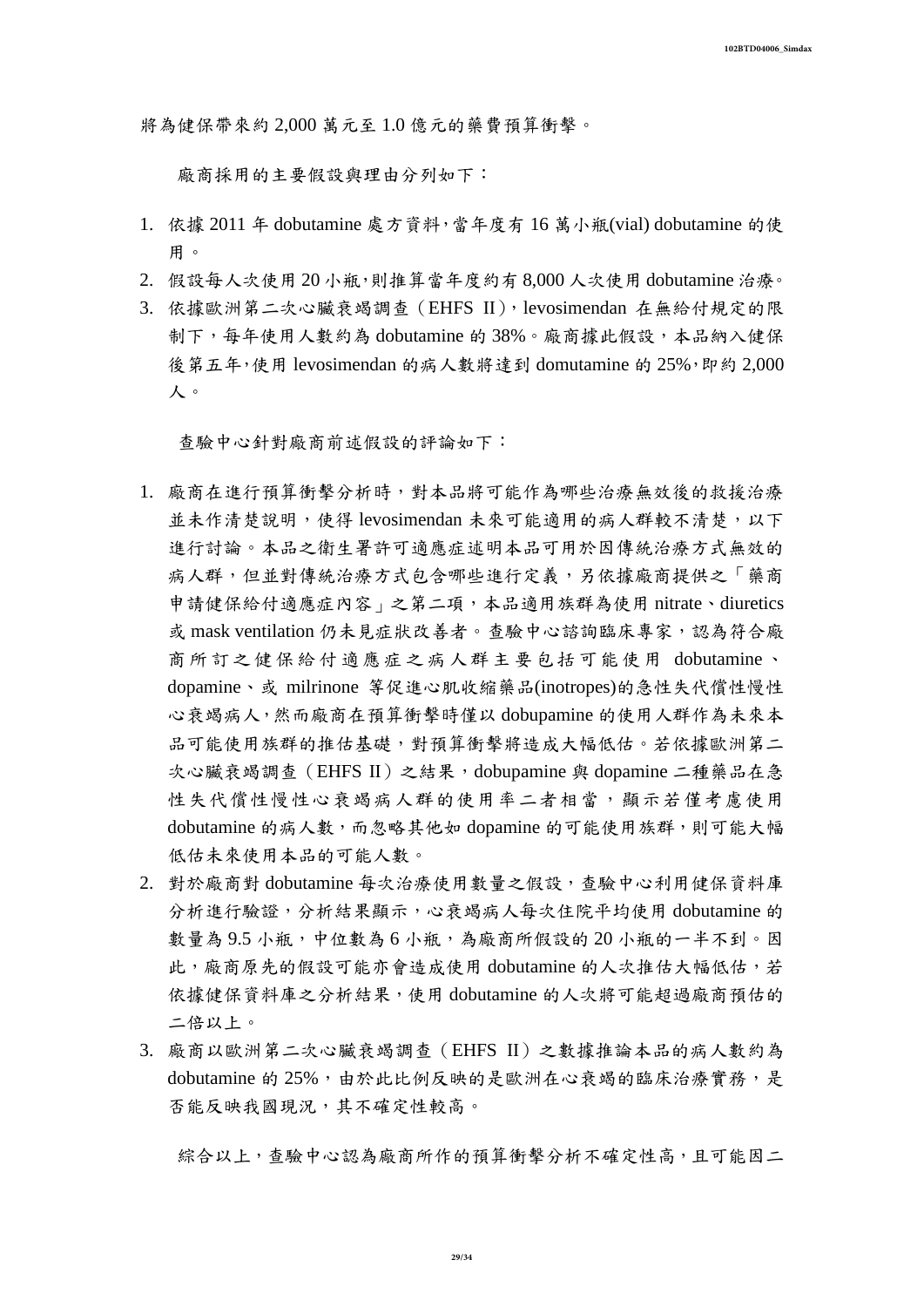個主要的因素而造成預算衝擊的低估,包括(1)忽略使用 levosimendan 的病人群 亦可能來自 dopamine 的使用病人群,因而低估本品的適用病人群;(2)高估每次 dobutamine 的使用小瓶數而造成 dobutamine 使用人數的低估;調整低估因素後, 依據廠商的申請價,本品納入給付後第五年可能造成的預算衝擊相當可能會超過 2 億元。

### 七、經濟評估結論

- 1. 在加拿大 CADTH、澳洲 PBAC、及英國 NICE 中,皆未查獲對 levosimendan 進行的醫療科技評估報告。
- 2. 本品以第一類新藥進行收載之申請,若經認定其臨床價值足以成為第一類新 藥,則不需要核價參考品。查驗中心另依一般核價參考品選擇原則檢視本品 之可能參考品,依據臨床指引及臨床專家意見,與本品申請給付適應症具有 相近治療地位的藥品主要包括促進心肌收縮藥品(inotropes)中的 dobutamine (ATC 碼為 C01CA07)、dopamine(ATC 碼為 C01CA04)、及 milrinone(ATC 碼為 C01CE02)等三種藥品,並皆獲得健保給付,其中 dobutamine 與本品之 間有用於此次建議適應症的直接比較(head-to-head comparison)隨機臨床對 照試驗,因此查驗中心建議可以 dobutamine 作為本品之核價參考藥品。
- 3. 依據廠商所提供之財務衝擊分析,若將本品收載於健保後,將會作為現有治 療的救援,根據廠商之申請價,第一年至第五年間本品之藥費為 2,000 萬元 至 1.0 億元,由於是救援治療,並不會取代其他現有治療,因此預估第一年 至第五年間將為健保帶來約 2,000 萬元至 1.0 億元的藥費預算衝擊。查驗中心 認為廠商所作的預算衝擊分析不確定性高,且可能因二個主要的因素而造成 預算衝擊的低估,包括(1)忽略使用 levosimendan 的病人群亦可能來自 dopamine的使用病人群,因而低估本品的適用病人群;(2)高估每次dobutamine 的使用小瓶數而造成 dobutamine 使用人數的低估;查驗中心認為調整低估因 素後,依據廠商的申請價,本品納入給付後第五年可能造成的預算衝擊相當 可能會超過 2 億元。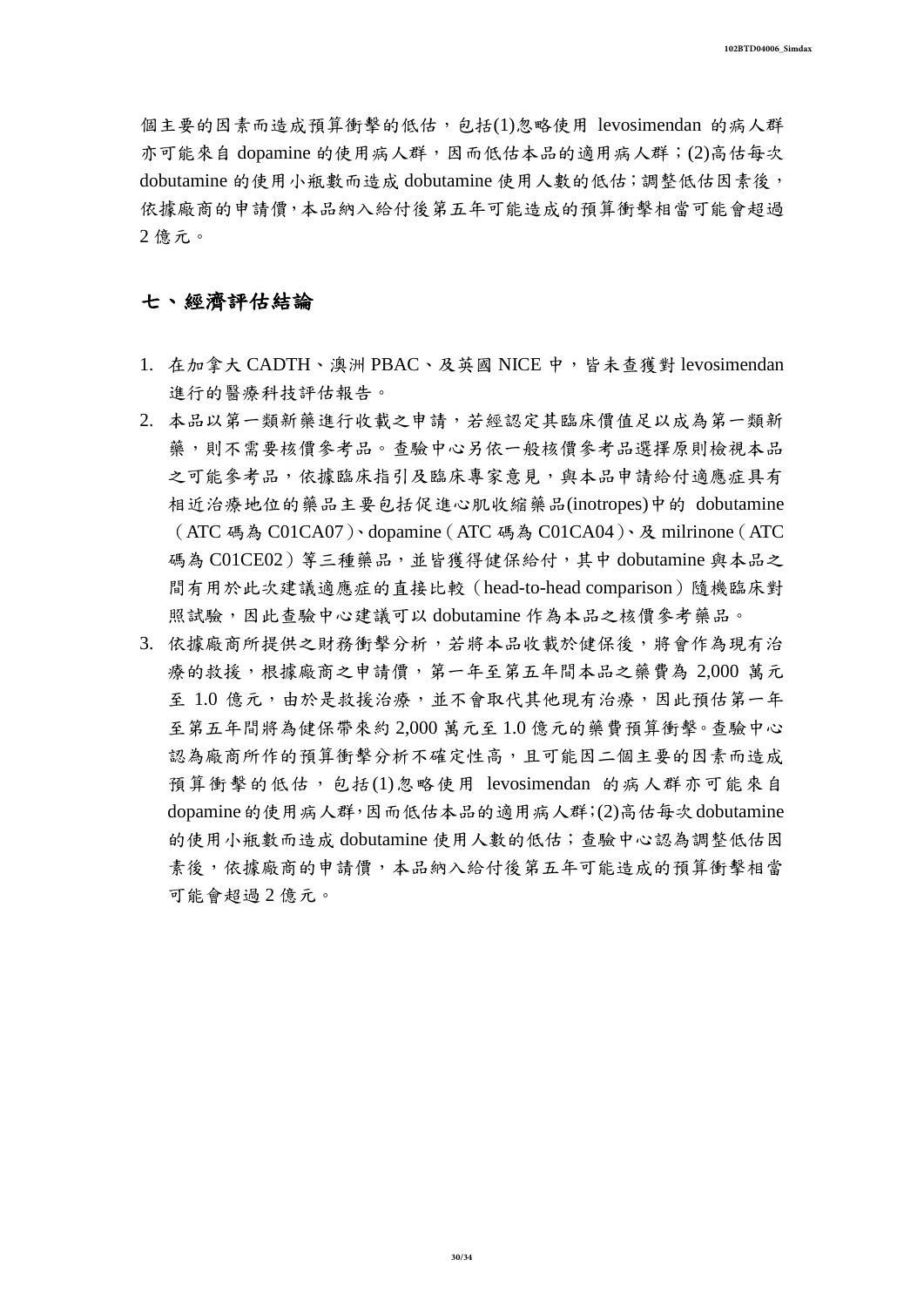## 參考資料

- 1. Heart failure [https://www.clinicalkey.com](https://www.clinicalkey.com/) Accessed May 15, 2013.
- 2. [Elliott M. Antman, and M](https://www.clinicalkey.com/#author1)arc [S. Sabatine.](https://www.clinicalkey.com/#author1) Cardiovascular Therapeutics: A Companion to Braunwald's Heart Disease , Fourth Edition. Chapter 14 Strategies for Management of Acute Decompensated Heart Failure. 281-306. [https://www.clinicalkey.com](https://www.clinicalkey.com/) Accessed May 15, 2013.
- 3. [Management of acute decompensated heart failure](http://www.cmaj.ca/content/176/6/797.full) Larry A. Allen, Christopher M. O'Connor CMAJ March 13, 2007 vol. 176(6) 797-805
- 4. Lindenfeld J, Albert NM, Boehmer JP, et al. [HFSA 2010 comprehensive heart](http://www.heartfailureguideline.org/_assets/document/Guidelines.pdf)  [failure practice guideline](http://www.heartfailureguideline.org/_assets/document/Guidelines.pdf) . J Card Fail. 2010;16:e1-194
- 5. Jessup M, Abraham WT, Casey DE, et al. [2009 focused update: ACCF/AHA](http://circ.ahajournals.org/content/119/14/1977.long)  [guidelines for the diagnosis and management of heart failure in adults. A report of](http://circ.ahajournals.org/content/119/14/1977.long)  [the American College of Cardiology Foundation/American Heart Association Task](http://circ.ahajournals.org/content/119/14/1977.long)  Force on Practice [Guidelines: developed in collaboration with the International](http://circ.ahajournals.org/content/119/14/1977.long)  [Society for Heart and Lung Transplantation](http://circ.ahajournals.org/content/119/14/1977.long) . Circulation. 2009;119:1977-2016
- 6. Markku S. Nieminen, Dirk Brutsaert, Kenneth Dickstein, Helmut Drexler, Ferenc Follath, EuroHeart Failure Survey II (EHFS II): a survey on hospitalized acute heart failure patients: description of population. European Heart Journal (2006) 27, 2725–2736
- 7. 藥物、醫療器材、化妝品許可證查詢作業. 行政院衛生署. [http://www.doh.gov.tw/CHT2006/DM/DM1\\_p01.aspx?class\\_no=471&now\\_fod\\_l](http://www.doh.gov.tw/CHT2006/DM/DM1_p01.aspx?class_no=471&now_fod_list_no=471&level_no=1&doc_no=76642) [ist\\_no=471&level\\_no=1&doc\\_no=76642.](http://www.doh.gov.tw/CHT2006/DM/DM1_p01.aspx?class_no=471&now_fod_list_no=471&level_no=1&doc_no=76642) Accessed May 13, 2013.
- 8. ATC/DDD Index 2012. WHO Collaborating Centre for Drug Statistics Methodology. [http://www.whocc.no/atc\\_ddd\\_index/.](http://www.whocc.no/atc_ddd_index/) Published 2012. Accessed May 13, 2013.
- 9. 中央健保局 藥品給付規定 [http://www.nhi.gov.tw/webdata/webdata.aspx?menu=21&menu\\_id=713&WD\\_ID](http://www.nhi.gov.tw/webdata/webdata.aspx?menu=21&menu_id=713&WD_ID=849&webdata_id=2919) [=849&webdata\\_id=2919](http://www.nhi.gov.tw/webdata/webdata.aspx?menu=21&menu_id=713&WD_ID=849&webdata_id=2919) Accessed May 13, 2013.
- 10. Lissovoy G, Fraeman K, Teerlink JR, Mullahy J, Salon J, Sterz R, Durtschi A, Padley RJ. [Hospital costs for treatment of acute heart failure: economic analysis](http://www.ncbi.nlm.nih.gov/pubmed/19582491)  [of the REVIVE II study.](http://www.ncbi.nlm.nih.gov/pubmed/19582491) Eur J Health Econ. 2010 Apr;11(2):185-93.
- 11. Iyisoy A., Ç elik T., Ç elik M., Buǧan B., Yaman H[.Comparative effects of](http://embase.com/search/results?subaction=viewrecord&rid=12&page=1&L359846428)  [levosimendan and dobutamine infusion on p wave dispersion in patients with](http://embase.com/search/results?subaction=viewrecord&rid=12&page=1&L359846428)  [acute decompensated heart failure](http://embase.com/search/results?subaction=viewrecord&rid=12&page=1&L359846428) Turkish Journal of Medical Sciences 2010 40:5 (761-770)
- 12. Bergh C.H., Andersson B., Dahlström U., Forfang K., Kivikko M., Sarapohja T., Ullman B., Wikström G. [Intravenous levosimendan vs. dobutamine in acute](http://embase.com/search/results?subaction=viewrecord&rid=16&page=1&L358542464)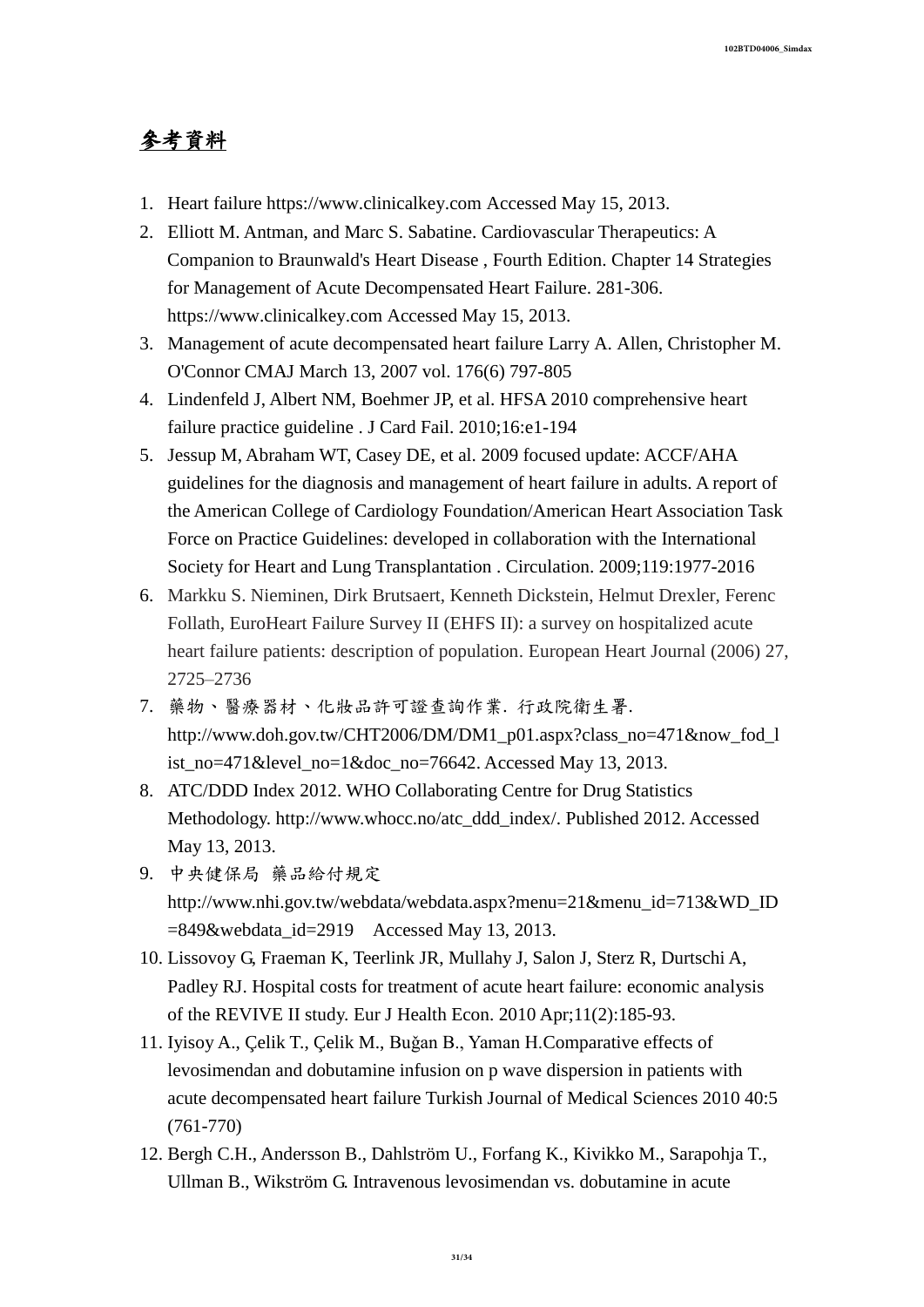[decompensated heart failure patients on beta-blockers.](http://embase.com/search/results?subaction=viewrecord&rid=16&page=1&L358542464) European Journal of Heart Failure 2010 12:4 (404-410)

- 13. [Alexandre Mebazaa,](http://www.ncbi.nlm.nih.gov/pubmed/?term=Mebazaa%20A%5Bauth%5D) [Markku S. Nieminen,](http://www.ncbi.nlm.nih.gov/pubmed/?term=Nieminen%20MS%5Bauth%5D) [Gerasimos S. Filippatos,](http://www.ncbi.nlm.nih.gov/pubmed/?term=Filippatos%20GS%5Bauth%5D) [John G.](http://www.ncbi.nlm.nih.gov/pubmed/?term=Cleland%20JG%5Bauth%5D)  [Cleland,](http://www.ncbi.nlm.nih.gov/pubmed/?term=Cleland%20JG%5Bauth%5D) [Jeffrey E. Salon,](http://www.ncbi.nlm.nih.gov/pubmed/?term=Salon%20JE%5Bauth%5D) [Roopal Thakkar,](http://www.ncbi.nlm.nih.gov/pubmed/?term=Thakkar%20R%5Bauth%5D) [Robert J. Padley,](http://www.ncbi.nlm.nih.gov/pubmed/?term=Padley%20RJ%5Bauth%5D) [Bidan Huang,](http://www.ncbi.nlm.nih.gov/pubmed/?term=Huang%20B%5Bauth%5D) and [Alain Cohen-Solal.](http://www.ncbi.nlm.nih.gov/pubmed/?term=Cohen-Solal%20A%5Bauth%5D) Levosimendan vs. dobutamine: outcomes for acute heart failure patients on β-blockers in SURVIVE**.** Eur J Heart Fail. 2009 March; 11(3): 304–311.
- 14. Duygu H., Ozerkan F., Zoghi M., Nalbantgil S., Yildiz A., Akilli A., Akin M., Nazli C., Ergene O. [Effect of levosimendan on right ventricular systolic and](http://embase.com/search/results?subaction=viewrecord&rid=3&page=2&L351099436)  [diastolic functions in patients with ischaemic heart failure.](http://embase.com/search/results?subaction=viewrecord&rid=3&page=2&L351099436) International Journal of Clinical Practice 2008 62:2 (228-233)
- 15. Fotbolcu H, Duman D. [A promising new inotrope: levosimendan.](http://www.ncbi.nlm.nih.gov/pubmed/20382619) Anadolu Kardiyol Derg. 2010 Apr;10(2):176-82.
- 16. Tong A.T., Rozner M.A. [The role of nesiritide in heart failure](http://embase.com/search/results?subaction=viewrecord&rid=19&page=1&L354944289) Expert Opinion on Drug Metabolism and Toxicology 2009 5:7 (823-834)
- 17. Mebazaa A, Nieminen MS, Packer M, et al. Levosimendan vs dobutamine for patients with acute decompensated heart failure: the SURVIVE Randomized Trial. JAMA 2007;297(17):1883-91
- 18. Triposkiadis F, Parissis JT, Starling RC, Skoularigis J, Louridas [G.Current drugs](http://www.ncbi.nlm.nih.gov/pubmed/19426120)  [and medical treatment algorithms in the management of acute decompensated](http://www.ncbi.nlm.nih.gov/pubmed/19426120)  [heart failure.](http://www.ncbi.nlm.nih.gov/pubmed/19426120) Expert Opin Investig Drugs. 2009 Jun;18(6):695-707.
- 19. Ribeiro RA, Rohde LE, Polanczyk CA. Levosimendan [in acute decompensated](http://www.ncbi.nlm.nih.gov/pubmed/20549133)  [heart failure: systematic](http://www.ncbi.nlm.nih.gov/pubmed/20549133) review and meta-analysis. Arq Bras Cardiol. 2010 Aug;95(2):230-7.
- 20. [Anthony](http://www.internationaljournalofcardiology.com/article/S0167-5273(08)00979-0/abstract) Delaney. Celia [Bradford.](http://www.internationaljournalofcardiology.com/article/S0167-5273(08)00979-0/abstract)John [McCaffrey](http://www.internationaljournalofcardiology.com/article/S0167-5273(08)00979-0/abstract) Sean M. [Bagshaw.](http://www.internationaljournalofcardiology.com/article/S0167-5273(08)00979-0/abstract) [Richard](http://www.internationaljournalofcardiology.com/article/S0167-5273(08)00979-0/abstract) Lee. Levosimendan for the treatment of acute severe heart failure: A meta-analysis of randomised controlled trials. International Journal of Cardiology [Volume 138,](http://www.internationaljournalofcardiology.com/issues?issue_key=S0167-5273(10)X0002-X)  [Issue 3](http://www.internationaljournalofcardiology.com/issues?issue_key=S0167-5273(10)X0002-X) , Pages 281-289, 4 February 2010
- 21. Gauthier N., Anselm A.H., Haddad H. [New therapies in acute decompensated](http://embase.com/search/results?subaction=viewrecord&rid=1&page=2&L351321581)  [heart failure.](http://embase.com/search/results?subaction=viewrecord&rid=1&page=2&L351321581) Current Opinion in Cardiology 2008 23:2 (134-140)
- 22. [Landoni G,](http://www.ncbi.nlm.nih.gov/pubmed?term=Landoni%20G%5BAuthor%5D&cauthor=true&cauthor_uid=21963578) [Biondi-Zoccai G,](http://www.ncbi.nlm.nih.gov/pubmed?term=Biondi-Zoccai%20G%5BAuthor%5D&cauthor=true&cauthor_uid=21963578) [Greco M,](http://www.ncbi.nlm.nih.gov/pubmed?term=Greco%20M%5BAuthor%5D&cauthor=true&cauthor_uid=21963578) [Greco T,](http://www.ncbi.nlm.nih.gov/pubmed?term=Greco%20T%5BAuthor%5D&cauthor=true&cauthor_uid=21963578) [Bignami E,](http://www.ncbi.nlm.nih.gov/pubmed?term=Bignami%20E%5BAuthor%5D&cauthor=true&cauthor_uid=21963578) [Morelli A,](http://www.ncbi.nlm.nih.gov/pubmed?term=Morelli%20A%5BAuthor%5D&cauthor=true&cauthor_uid=21963578) [Guarracino F,](http://www.ncbi.nlm.nih.gov/pubmed?term=Guarracino%20F%5BAuthor%5D&cauthor=true&cauthor_uid=21963578) [Zangrillo A.](http://www.ncbi.nlm.nih.gov/pubmed?term=Zangrillo%20A%5BAuthor%5D&cauthor=true&cauthor_uid=21963578) Effects of levosimendan on mortality and hospitalization. A meta-analysis of randomized controlled studies. [Crit Care Med.](http://www.ncbi.nlm.nih.gov/pubmed/21963578) 2012 Feb;40(2):634-46.
- 23. Catherine L. Tacon, John McCaffrey, Anthony Delaney. Dobutamine for patients with severe heart failure: a systematic review and meta-analysis of randomised controlled trials. Intensive Care Med published online:08 Dec. 2011
- 24. Follath F, Cleland JG, Just H, Papp JG, Scholz H, Peuhkurinen K, Harjola VP,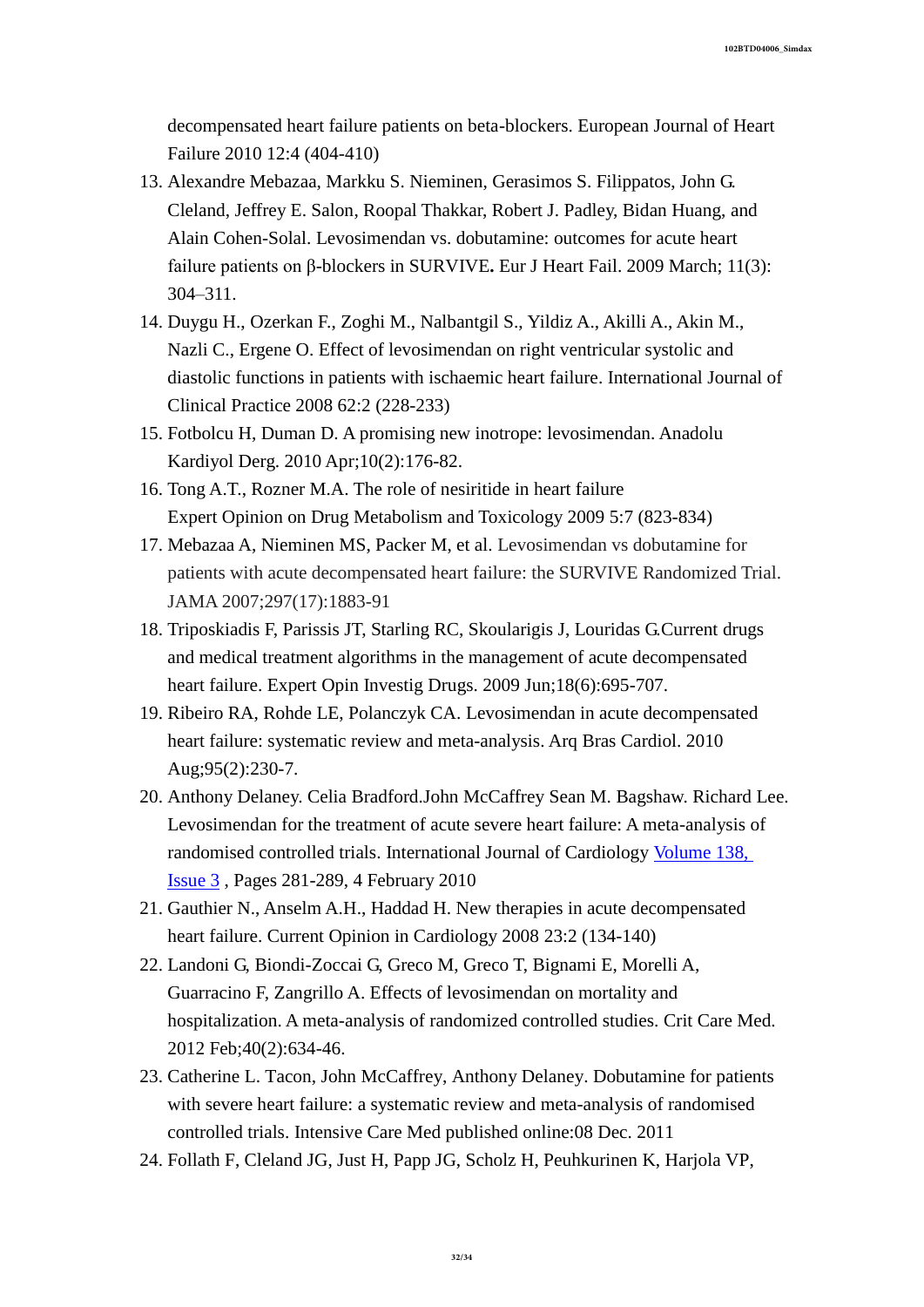Mitrovic V, Abdalla M, Sandell EP, Lehtonen L; Steering Committee and Investigators of the Levosimendan Infusion versus Dobutamine (LIDO) Study. Efficacy and safety of intravenous levosimendan compared with dobutamine in severe low-output heart failure (the LIDO study): a randomised double-blind trial. Lancet 2002; 360: 196–202

- 25. V. S. Moiseyev, P. Po˜ der, N. Andrejevs, M. Y. Ruda, A. P. Golikov, L. B. Lazebnik, Z. D. Kobalava, L. A. Lehtonen, T. Laine, M. S. Nieminen and K. I. Safety and efficacy of a novel calcium sensitizer, levosimendan, in patients with left ventricular failure due to an acute myocardial infarction--A randomized, placebo-controlled, double-blind study (RUSSLAN) *. European Heart Journal*  (2002) 23, 1422–1432
- 26. 2012 Guidelines of the Taiwan Society of Cardiology (TSOC) for the Diagnosis and Treatment of Heart Failure. Acta Cardiol Sin 2012;28:161*\_*195
- 27. Cleland JG, Takala A, Apajasalo M, Zethraeus N, Kobelt G. Intravenous levosimendan treatment is cost-effective compared with dobutamine in severe low-output heart failure: an analysis based on the international LIDO trial. European journal of heart failure 2003; 5(1): 101-108.
- 28. de Lissovoy G, Fraeman K, Salon J, Chay Woodward T, Sterz R. The costs of treating acute heart failure: an economic analysis of the SURVIVE trial. Journal of medical economics 2008; 11(3): 415-429.
- 29. de Lissovoy G, Fraeman K, Teerlink JR, et al. Hospital costs for treatment of acute heart failure: economic analysis of the REVIVE II study. The European journal of health economics : HEPAC : health economics in prevention and care 2010; 11(2): 185-193.
- 30. Fedele F, D'Ambrosi A, Bruno N, Caira C, Brasolin B, Mancone M. Cost-effectiveness of levosimendan in patients with acute heart failure. Journal of cardiovascular pharmacology 2011; 58(4): 363-366.